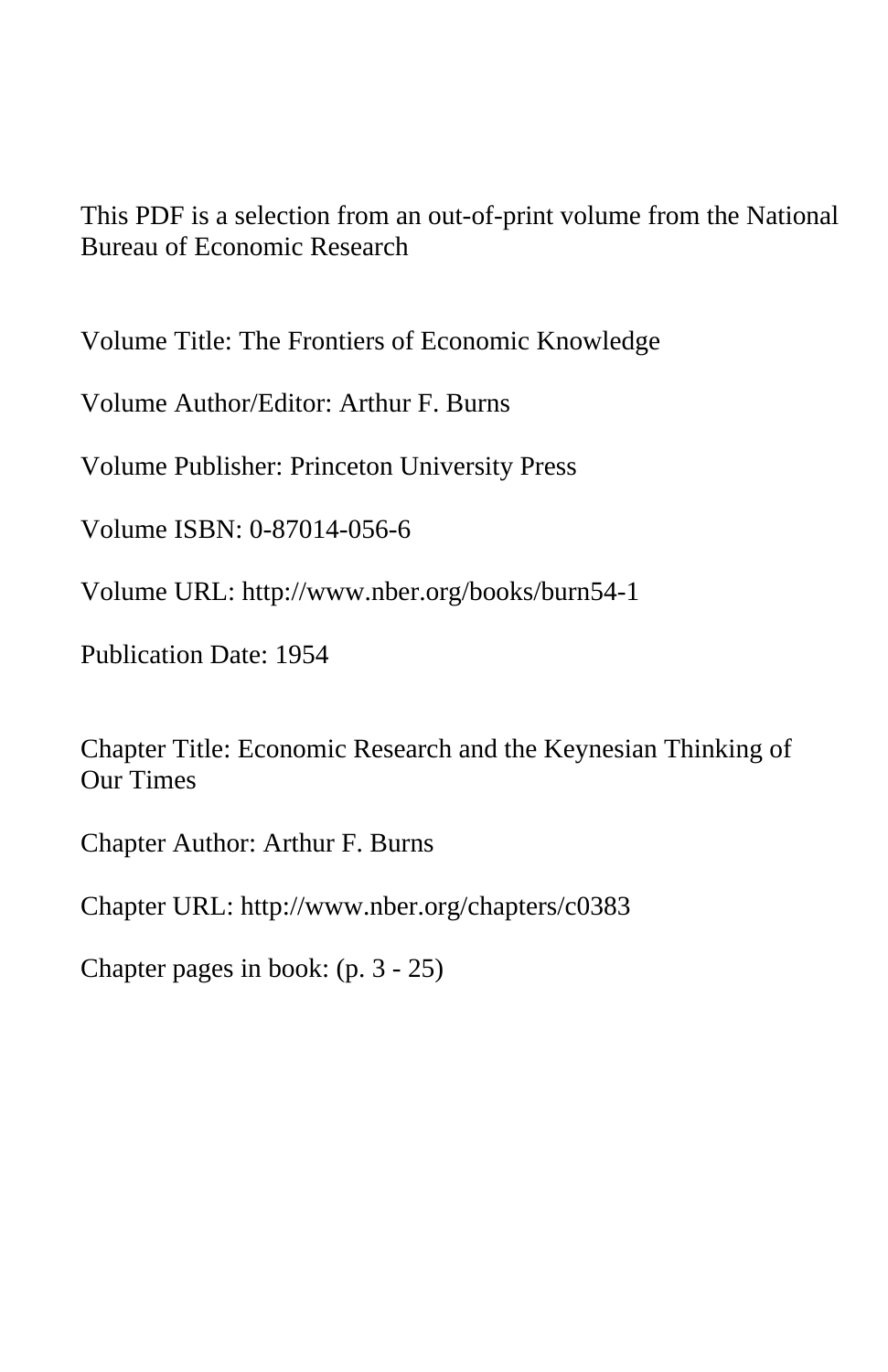# Economic Research and the Keynesian Thinking of Our Times

## I. THE LESSON OF RICARDIANISM.

It is now almost a century since John Stuart Mill's great work on the Principles of Political Economy appeared. In this treatise Mill rounded out and summed up the classical system of which Ricardo had been the leading architect. Mill wrote with dignity, assurance, and authority. His mind was not beset by doubts concerning the true principles of political economy. "The most important proposition in political economy," he proclaimed, "is the law of production from the land, that in any given state of agricultural skill and knowledge, by increasing the labour, the produce is not increased in an equal degree." In Mill's world, diminishing returns defined the production function in agriculture and thus set the stage within which economic progress could unfold. Population and technology were the dynamic factors in economic life, but population was considered the more potent variable. As population increased, the land already being farmed would need to be cultivated more intensively or inferior land brought under the plow; costs on the margin of cultivation consequently would rise, and serve ultimately to enrich the landlords and injure the capitalists and workers. "It is vain to say," Mill lamented, "that all mouths which the increase of mankind calls into existence, bring with them hands. The new mouths require as much food as the old ones, and the hands do not produce as much."

If these doctrines of the classical school make curious reading today, it is well to note that our perspective has been altered by the emergence of new problems and a century of experience with the old ones. From the vantage point of history, we know that the Ricardians vastly overestimated the dynamic pressure of population and underestimated the power of technology. We know that the static tendency of land to yield a diminishing return to successive increments of labor has been swamped by the historical tendency towards improvement in the industrial arts. Between 1870 and  $1940$  we have tolerably reliable measurements, and they show

Reprinted from Twenty-sixth Annual Report of the National Bureau of Economic Research (June 1946, pp. 3-29. A subsequent and more detailed critical examination of Keynesian economics appears in Part Two of the present volume, in the essay "Keynesian Economics Once Again." See also the essays below on "The Instability of Consumer Spending" and "Hicks and the Real Cycle."

<sup>1</sup> J. S. Mill, Principles of Political Economy, ed. Ashley, pp. 177, 191.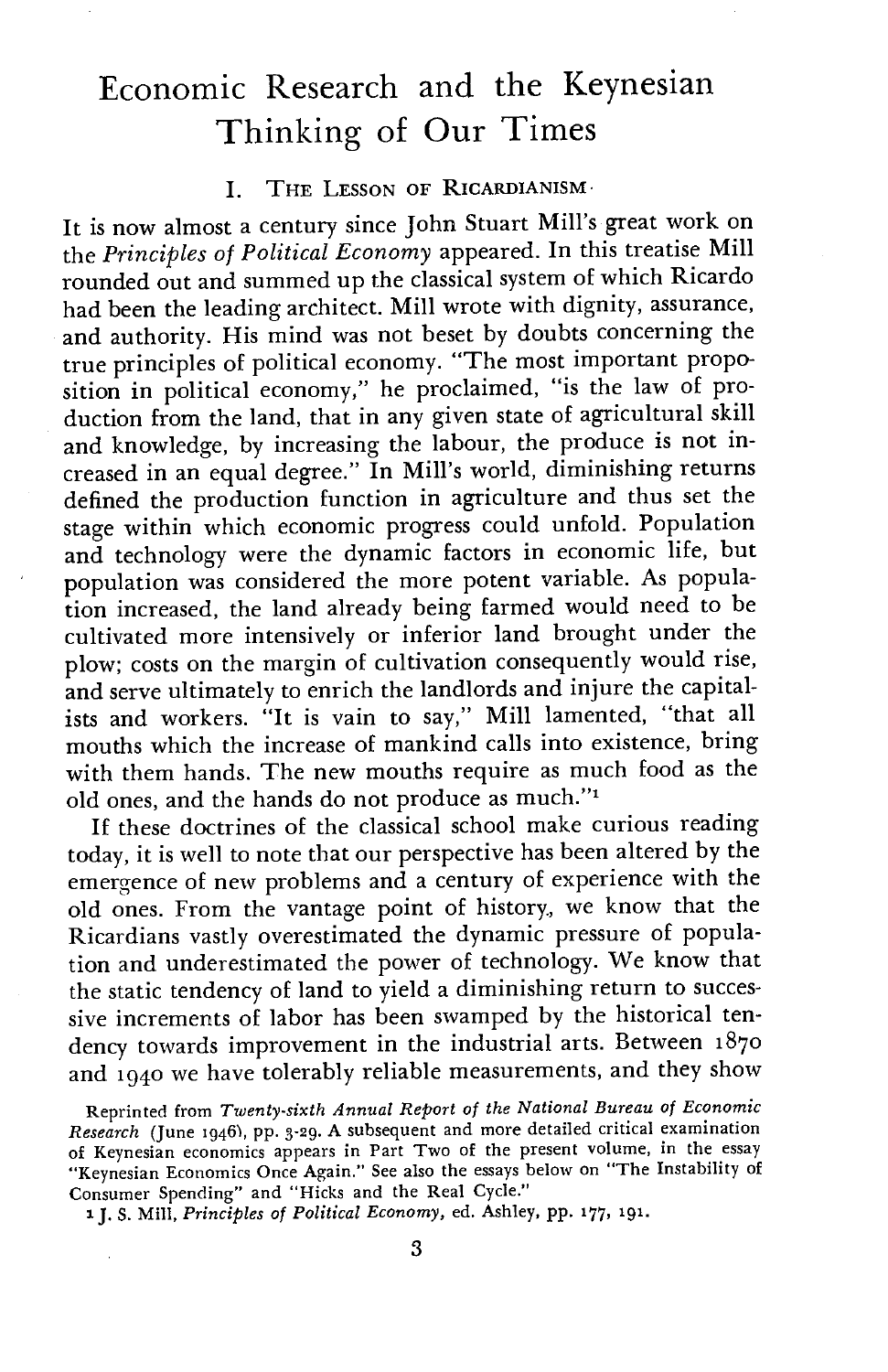that the output of American agriculture increased much faster than employment, decade after decade. At the end of the seventyyear period employment was only 34 per cent higher than at the beginning, while output was 279 per cent higher.2 Today many are troubled by the mechanization of agriculture and the slow growth of population, few are concerned over the 'law of diminishing returns.' In their study of American agriculture, published by the National Bureau in 1942, Barger and Landsberg do not even mention the law.

I have taken this excursion into history because we are living in a time of bold and vigorous theoretical speculation, the only close parallel of which is the Ricardian age. The principal practical problem of Ricardo's generation was whether the state should foster the economic power of the landlords or of the rising manufacturing class. The heated discussions of this question stimulated Ricardo to take the distribution of incomes as the principal problem of economic theory, and he thereby set the pattern of classical economics. The principal practical problem of our own generation is the maintenance of employment, and it has now become—as it long should have been—the principal problem of economic theory. This transformation of economic theory is due in large part to the writings of John Maynard Keynes, which are exercising a great influence on the thinking of economists and the shaping of public policies in our own and other countries. But although Keynes and his followers are concerned with a range of problems that the classical economists shunned, by and large they still seek to arrive at economic truth in the manner of Ricardo and his followers. Broadly speaking, the Keynesians investigate the volume of employment and income of a country on much the same plane as the Ricardians investigated the distribution of incomes. If the fate of the Ricardian system carries a moral, it has not been clearly impressed on this original and able group of economists of our generation.

# II. KEYNES' THEORY OF UNDEREMPLOYMENT EQUILIBRIUM

I have said enough to set the theme of my report, which is to relate the work of the National Bureau to the Keynesian thinking of our times. The opinion is widespread that Keynes has explained what determines the volume of employment at any given time, and that our knowledge of the causes of variations in employment

<sup>&</sup>lt;sup>2</sup> Harold Barger and Hans H. Landsberg, American Agriculture, 1899-1939, p. 253. Of course, these figures exaggerate the disparity, since they take no account of the shift from direct labor on farms to indirect labor in factories.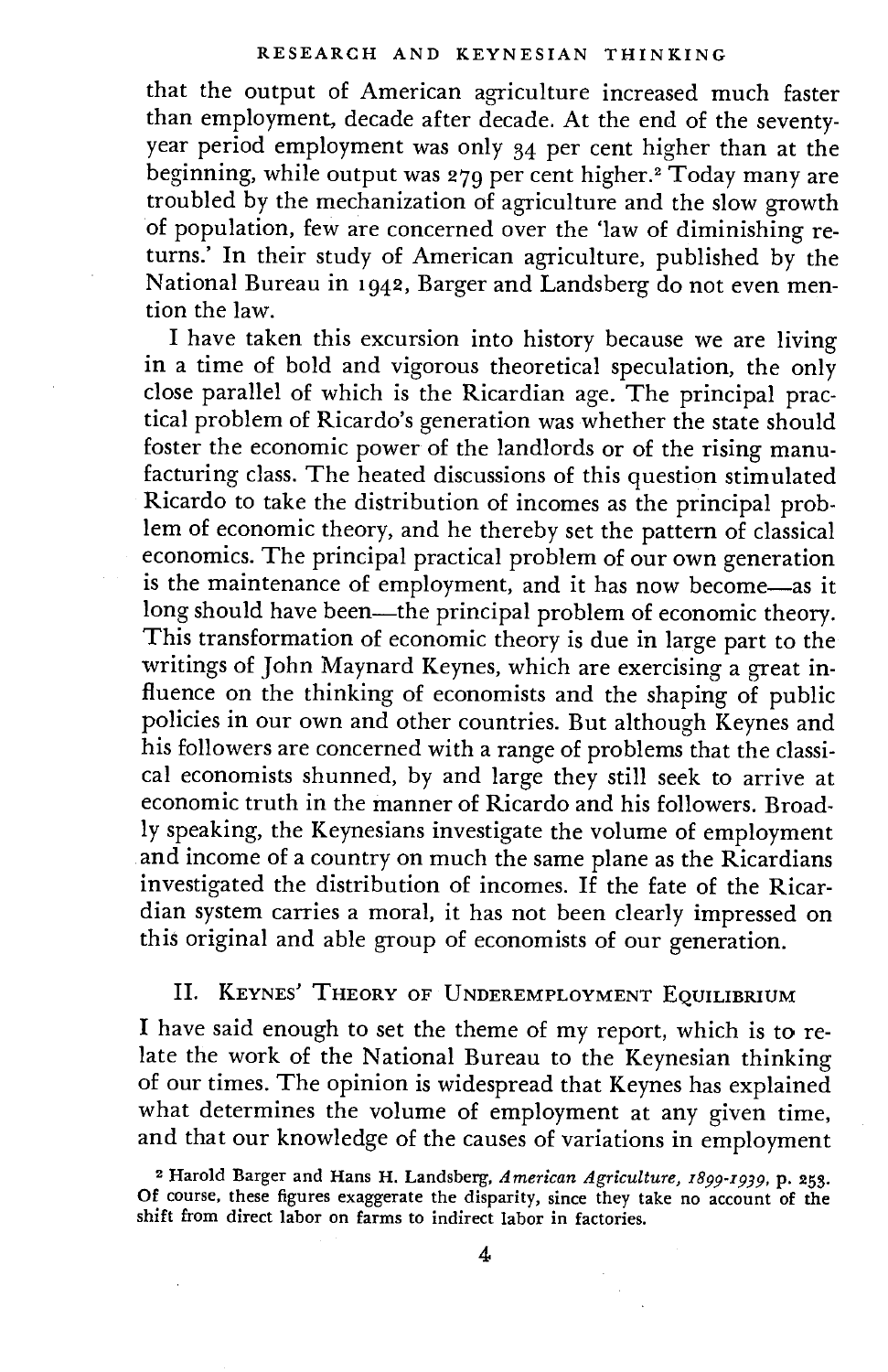is now sufficient to enable government to maintain a stable and high level of national income and employment within the framework of our traditional economic organization. If this opinion is valid, the solution of the basic problem of democratic societies is in sight, and the National Bureau would do well to reconsider its research program. Unhappily, this opinion reflects a pleasant but dangerous illusion.

The basis for the Keynesians' confidence is Keynes' theory of underemployment equilibrium, which attempts to show that a free enterprise economy, unless stimulated by governmental policies, may sink into a condition of permanent mass unemployment. The crux of this theory is that the volume of investment and the 'propensity to consume' determine between them a unique level of income and employment. The theory can be put simply without misrepresenting its essence. Assume that business firms in the aggregate decide to add during a given period \$2 billion worth of goods to their stockpiles, using this convenient term to include new plant and equipment as well as inventories. This then is the planned investment. Assume, next, that business firms do not plan to retain any part of their income;<sup>3</sup> so that if they pay out, say, \$18 billion to the public, they expect to recover \$16 billion through the sale of consumer goods, the difference being paid out on account of the expected addition to their stockpiles. Assume, finally, that the 'consumption function' has a certain definite shape; that if income payments are, say, \$18 billion, the public will spend \$17 billion on consumer goods and save \$1 billion, and that one-half of every additional billion dollars of income will be devoted to consumption and one-half to savings. Under these conditions, the national income per 'period' should settle at a level of \$20 billion.

The reason is as follows. If income payments were \$18 billion, the public would spend \$17 billion on consumer goods. But the firms that made these payments expected to sell \$16 billion worth to the public and to add \$2 billion worth to their stockpiles; the actual expenditure of \$17 billion on consumer goods would therefore exceed sellers' expectations by \$1 billion, and stimulate expansion in the consumer goods trades. On the other hand, if income payments were \$22 billion, the public would spend \$ig billion on consumer goods; this would fall short of sellers' expecta-

المتواصل والمتحدث

**Contractor** 

<sup>8</sup> This assumption is not essential to the Keynesian system; I make it here in order to simplify the exposition. The figures used throughout are merely illustrative. Further, the exposition is restricted to the proximate determinants of employment in Keynes' system; this simplification does not affect the argument that follows.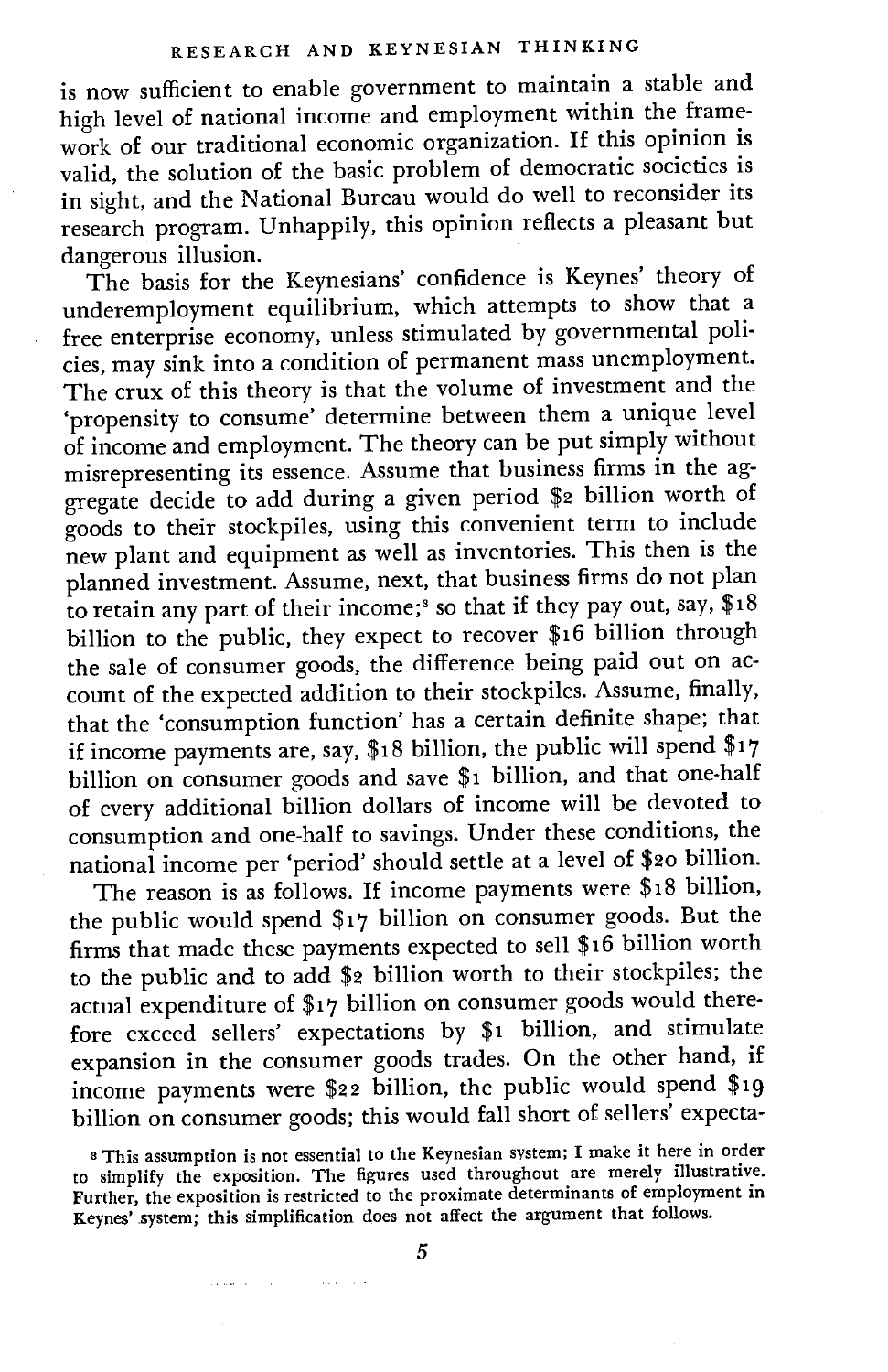tions by  $i$  billion, and set off a contraction in the output of consumer goods. In general, if income payments fell below  $i$ 20 billion, the sales expectations of business firms would be exceeded; while if income payments rose above \$20 billion, the expectations of business firms would be disappointed. 'In either case, forces would be released that would push the system in the direction of the \$20 billion mark. Hence, in the given circumstances, \$20 billion is the equilibrium income, and it may be concluded that the basic data—that is, the volume of investment and the consumption function—determine a national income of unique size. If we assume, now, a unique correlation between income and em-<br>ployment, it follows that the basic data determine also a unique volume of employment—which may turn out to be well below 'full' employment.

This is the theoretical skeleton that underlies the Keynesian system. The theory implies that when unemployment exists, an increase in consumer spending out of a given income will expand employment; so too will an increase in private home investment or in exports, and so again will governmental loan expenditure, its effect on employment being in a sense similar to that of private investment expenditure. The theory implies also that the magnitude of the expansion in employment by any of these routes is a precisely calculable quantity, since the determinants of employment are alleged to have been isolated. To get more out of the theory, more specific assumptions must be made.

At this vital juncture the Keynesians differ somewhat among themselves, but two institutional assumptions dominate the thinking of the school. The first is that consumer outlay is linked fairly rigidly to national income and is unlikely to expand unless inleast in the short run, that a condition of unemployment will be corrected through a reduction in individual savings. The second assumption is that investment opportunities are limited in a 'mature' economy such as our own; consequently, private investment<br>may continue, year in and year out, at a level that falls considerably short of what the community would save if 'full employ-<br>ment' existed. If neither an upward shift in the consumption function, nor an expansion of private investment at home, nor an increase in net exports can be confidently counted on, it follows that our lot may be persistent mass unemployment. We may escape the fate of secular stagnation, however, if the effective demand for employment is supplemented by governmental spending. Further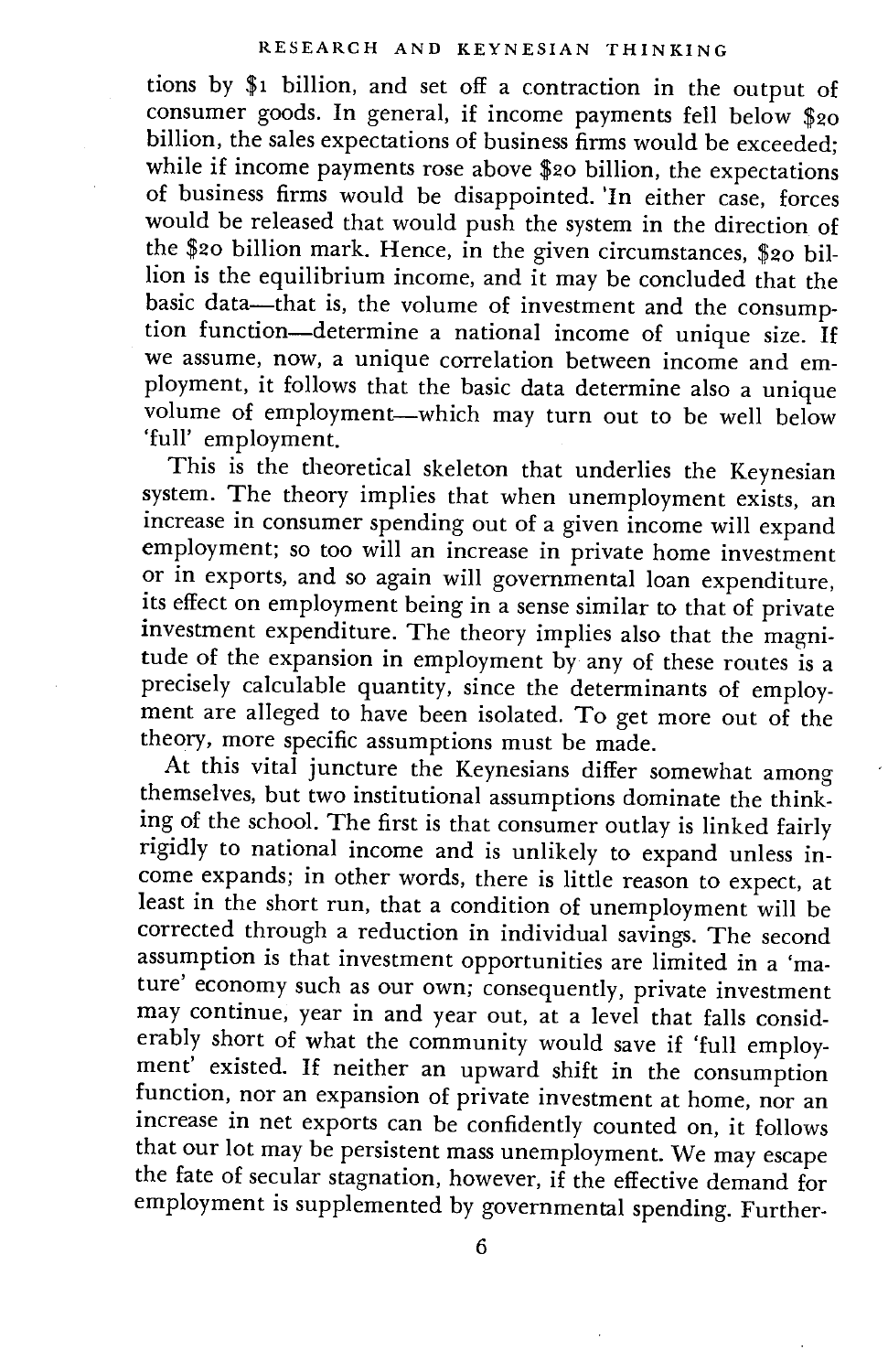more, this remedy for secular stagnation is also the remedy for business cycles, since the most that can be expected of private investment is that it may rise sufficiently to generate 'full employment' during a fleeting boom.

Of late this theory has been refined and elaborated, so that 'deficit financing' need no longer be the key instrument for coping with unemployment, and I shall refer to one of these refinements at a later point. But the practical significance of the modifications of the theory is problematical, and in any event the theory as I have sketched it still dominates the thinking of the Keynesians when they look beyond the transition from war to peace. The similarity of this theory to the Ricardian model is unmistakable. The most important proposition in Ricardian economics is that the production function in agriculture has a certain shape, that is, the marginal product diminishes as the input of labor increases. The most important proposition in Keynesian economics is that the consumption function has a certain shape, that is, consumer outlay increases with national income but by less than the increment of income. The Ricardians treated the production function as fixed, and deduced the effects on income distribution of an increase or decrease in population, or of a tax or bounty on the production of corn. The Keynesians treat the consumption function as fixed, and deduce the effects on the size of the national income of an increase or decrease in private investment, or of an increase or decrease in governmental loan expenditure. The Ricardians believed that population was the key dynamic variable, and they drew a gloomy picture of the course of events if that exuberant variable was not counteracted. The Keynesians believe that investment is the key dynamic variable, and they draw a gloomy picture of the course of events if that timid variable is not fortified by governmental loan expenditure. To be sure, the Ricardians recognized that the production function in agriculture was subject to change, and they frequently inserted qualifications to their main conclusions. The Keynesians likewise recognize that the consumption function is not absolutely rigid, and they frequently insert qualifications to their main conclusions. But I have formed the definite impression that the Keynesians—except when they discuss changes in personal taxation—attach even less importance to their qualifications than did the Ricardians; all of which may merely reflect the fact that the Ricardians were concerned largely with secular changes, while the Keynesians are mainly concerned,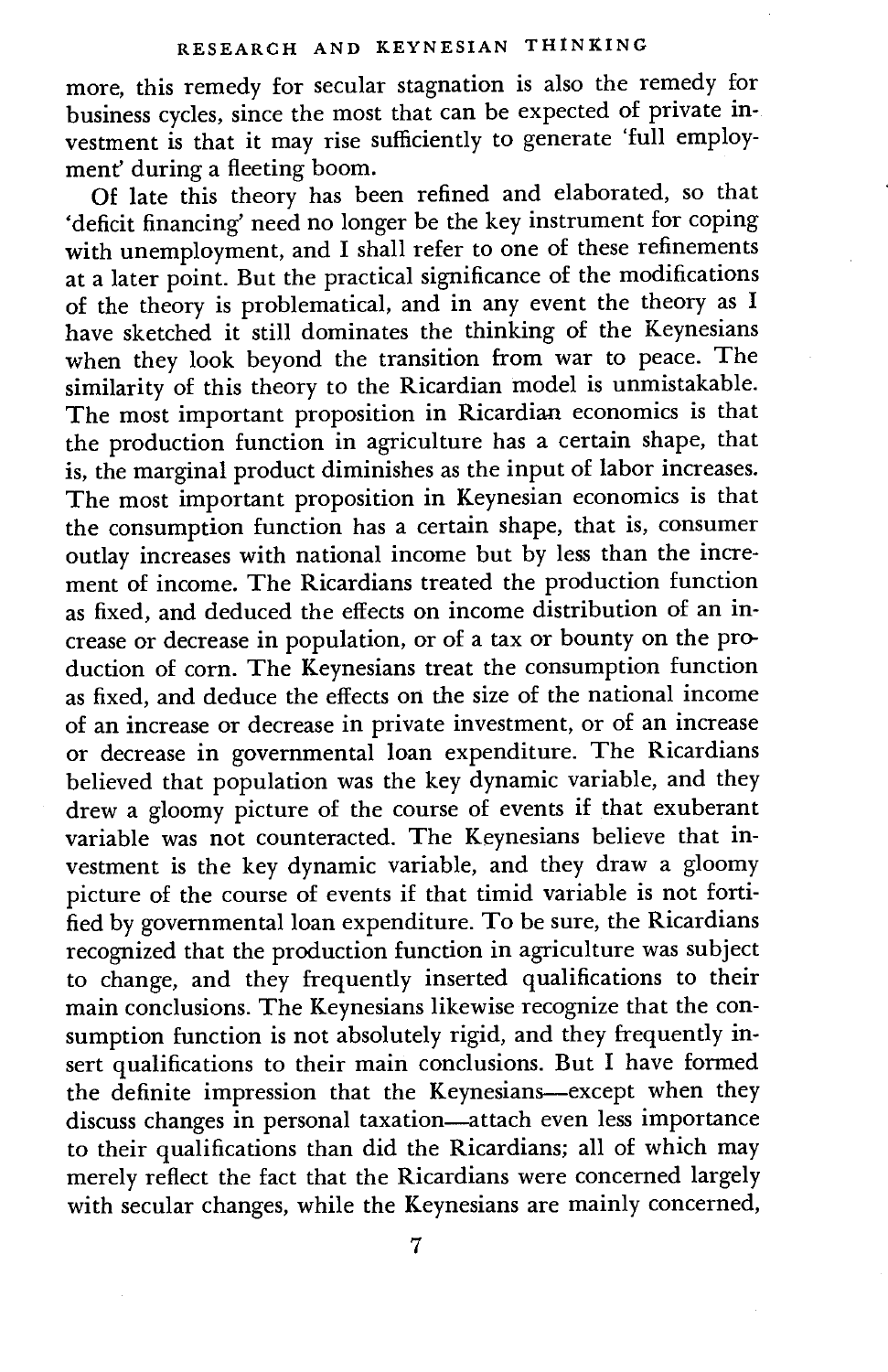despite their anxiety over secular stagnation, with comparatively short-run changes.

There is, of course, nothing unscientific about Ricardianism as such. But ceteris paribus is a slippery tool, and may lead to serious error if the premises accepted for purposes of reasoning are contrary to fact, or if the impounded data are correlated in experience with factors that the theorist allows to vary, or if the very process of adjustment induces changes in the impounded data. Let us go back to the theoretical skeleton of the Keynesian system and examine it more carefully. Suppose that the volume of intended investment is \$2 billion, income payments \$20 billion, and consumers' outlay at this level of income \$i8 billion. On the basis of these data, the economic system is alleged to be in equilibrium. But the equilibrium is aggregative, and this is a mere arithmetic fiction. Business firms do not have a common pocketbook. True, they receive in the aggregate precisely the sum they had expected, but that need not mean that even a single firm receives precisely what it had expected. Since windfall profits and losses are virtually bound to be dispersed through the system, each firm will adjust to its own sales experience, and within a firm the adjustment will vary from one product to another. Under the circumstances the intended investment cannot—quite apart from 'autonomous' changes —very well remain at \$2 billion, and the propensity to consume is also likely to change. Our data therefore do not determine a unique size of national income; what they rather determine is a movement away from a unique figure. Of course, we cannot tell the direction or magnitude of the movement, but that is because the basic data on which the Keynesian analysis rests are not sufficiently detailed for the purpose.

I have imagined that Keynes' aggregative equilibrium is realized from the start. But suppose that this does not happen; suppose that, in the initial period, the intended investment is \$2 billion, income payments  $\frac{1}{3}$  billion, and that savings at this level of income are zero. Will income now gravitate towards the \$20 billion mark, as the theory claims it should? There is little reason to expect this will happen. In the first place, windfall profits will be unevenly distributed, and the adjustment of individual firms to their widely varying sales experiences will induce a change in the aggregate of their intended investment. In the second place, unemployed resources will exercise some pressure on the prices of the factors of production, and here and there tend to stimulate investment. In the third place, if an expansion in the output of con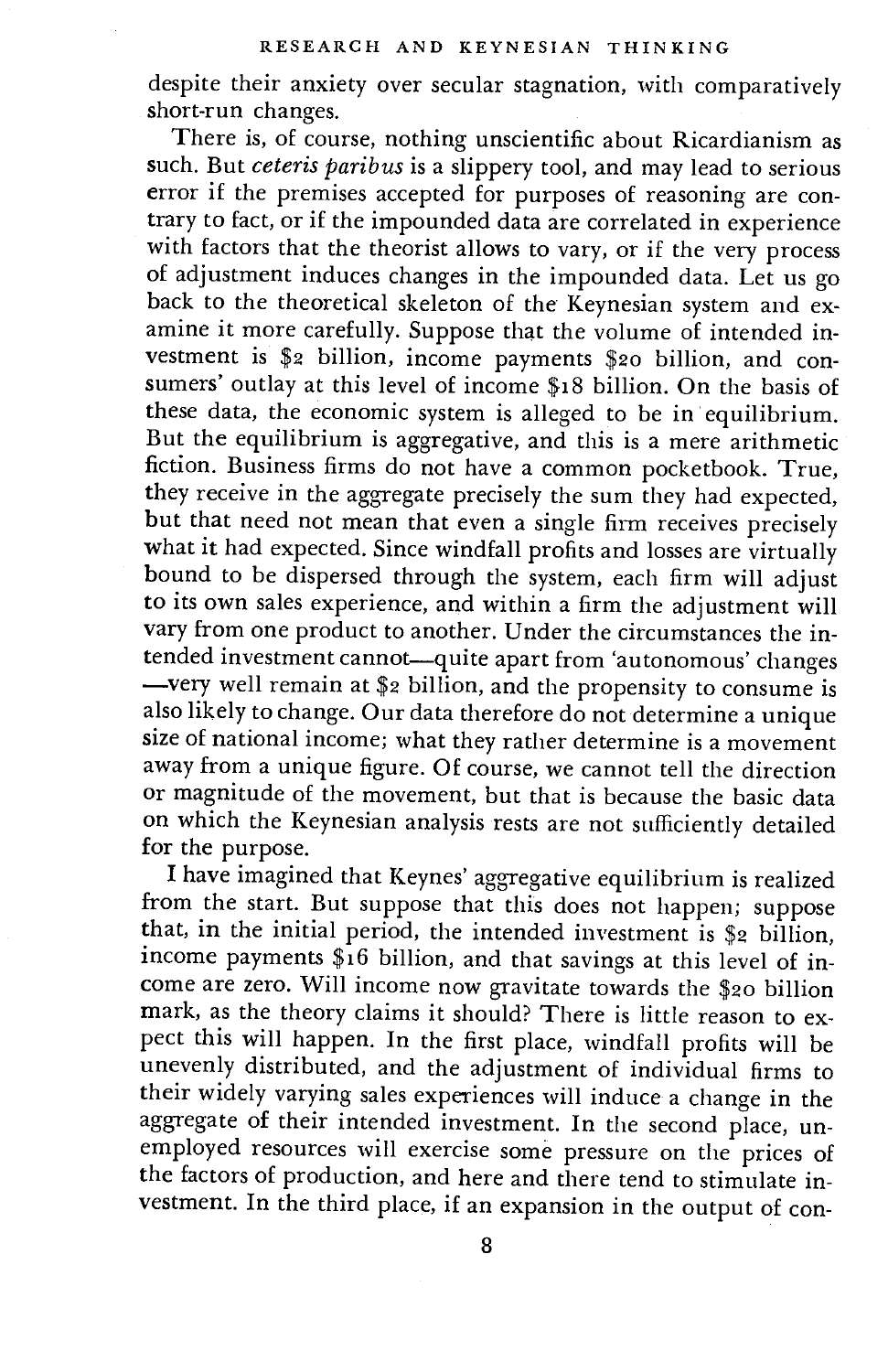sumer goods does get under way, it will induce additions to inventories for purely technical reasons; further, the change in the business outlook is apt to stimulate the formation of new firms, and to induce existing firms to embark on investment undertakings of a type that have no close relation to recent sales experience. In the fourth place, as income expands, its distribution is practically certain to be modified; this will affect the propensity to consume, as will also the emergence of capital gains, the willingness of consumers to increase purchases on credit, and the difficulty faced by consumers in adjusting many of their expenditures to increasing incomes in the short run. These reactions, and I have listed only the more obvious ones, are essential parts of the adjustment mechanism of a free enterprise economy. Under their impact the data with which we started—namely, the amount of intended investment and the consumption function—are bound to change, perhaps slightly, perhaps enormously. It is wrong, therefore, to conclude that these data imply or determine, even in the sense of a rough approximation, a unique level at which the income and employment of a nation will tend to settle. In strict logic, the data determine, if anything, some complex cumulative movement, not a movement towards some fixed position.

If this analysis is sound, the imposing schemes for governmental action that are being bottomed on Keynes' equilibrium theory must be viewed with skepticism. It does not follow, of course, that these schemes could not be convincingly defended on other grounds. But it does follow that the Keynesians lack a clear analytic foundation for judging how a given fiscal policy will affect the size of the national income or the volume of employment. Fiscal policy is now the fashion among economists, and three fiscal paths to 'full employment' have recently been delineated. The first is to increase expenditure but not taxes. The second is to increase taxes as much as expenditure. The third is to reduce taxes but leave expenditure unchanged. The first of these methods that is, loan expenditure—avoids, we are told, the excessively large expenditures of the second method, and the excessive deficits of the third. This is a highly suggestive conclusion, and may have much to recommend it on practical grounds. But to accept it as an approximation to scientific truth we must be willing to make assumptions of the following type:  $(1)$  the consumption function is so shaped that the dollar volume of savings increases as income increases, (2) the consumption function is practically invariant except in response to personal taxation,  $(3)$  an increase in taxes will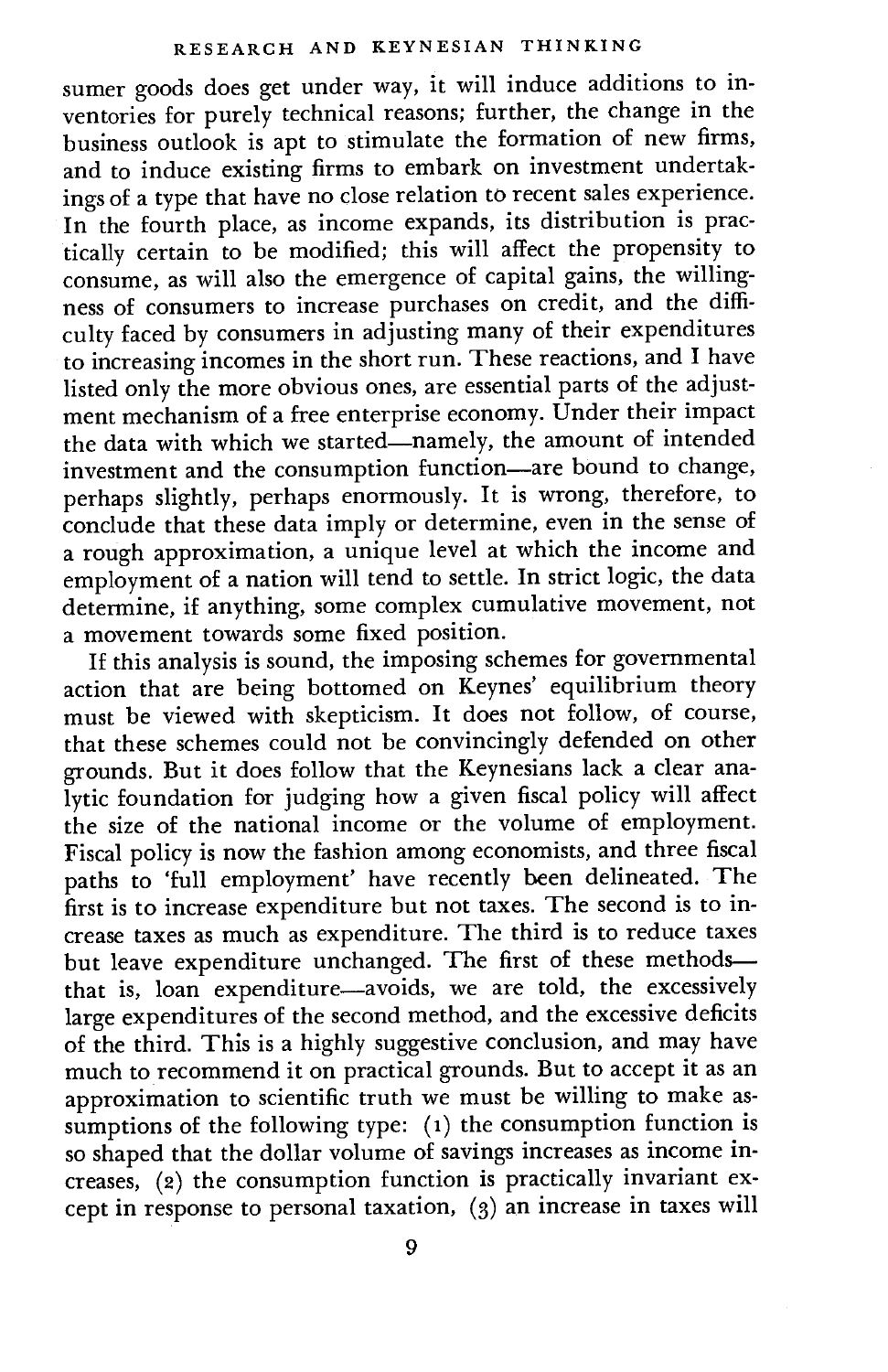lower the consumption function considerably but by less than the addition to taxes,  $(4)$  a reduction in taxes will raise the consumption function but by considerably less than the tax reduction, (5) the planned savings of business enterprises are correlated simply and uniquely with income payments, (6) monopolistic practices of business firms can safely be neglected, (7) private investment will not be influenced appreciably by the character of the fiscal policy pursued by government. Although assumptions such as these may be extremely helpful at a stage in our thinking about an exceedingly complicated problem, it seems plain that the inferences to which they lead cannot be regarded as a scientific guide to governmental policies.

# III. ISSUES OF FACT RAISED BY THE KEYNESIAN DOCTRINE

During the last decade the world has moved swiftly in a Keynesian direction. Keynes' General Theory crystallized the despondency of the thirties and gave it brilliant intellectual expression. Then came the war, and with it unprecedented government expenditures. The public debt followed suit; but the curse of unemployment was lifted. This experience has convinced many that democratic governments can, if they only have the will, readily subdue business depressions. While the war was still raging, the British government made the epoch-making announcement that it deemed the maintenance of a stable and high level of employment a fundamental responsibility, which it would seek to discharge by varying its own rate of spending and by such other devices as may keep total national expenditure steady. Similar policies have been proclaimed in Canada and Australia. In our own country this policy is being actively debated.<sup>4</sup> The immediate outcome of the controversy is uncertain; but it is reasonable to expect that the gap between our thinking and the British will narrow quickly when extensive unemployment again develops, and that at least in the near-term future we shall seek a solution within the framework of an individualistic capitalism. For both reasons the need for authentic knowledge of the causes of unemployment in modern commercial nations is now greater than ever.

The problem of unemployment facing our generation calls for realistic, thorough, and unceasing investigation. The great and obvious virtue of the remedies proposed by the Keynesians is that they seek to relieve mass unemployment; their weakness is that they lean heavily on a speculative analysis of uncertain value. This

<sup>4</sup> [This was written before the passage of the Employment Act of 1946.]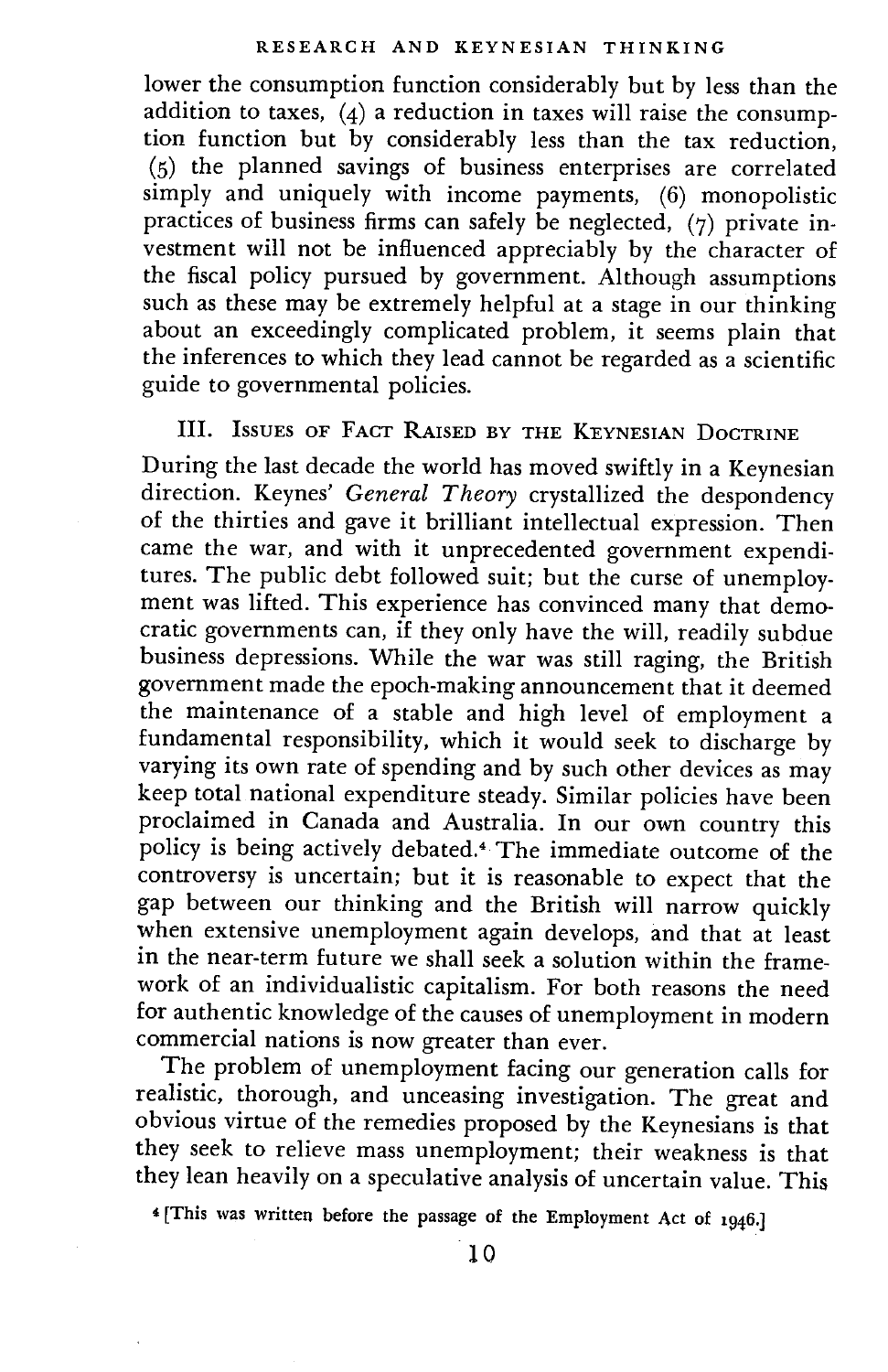weakness attaches also to my critical remarks on the theory of underemploymcnt equilibrium. Granted that the simple determinism of Keynesian doctrine is an illusion, it does not follow that secular stagnation is another, or that the consumption function may not be sufficiently stable in experience to enable public officials to forecast reliably some consequences of their policies. These questions raise factual issues of the highest importance, which should be faced objectively: they are closely related to investigations that we have carried out in the past and to investigations that we now have under way.

In 1938, under a liberal grant from the Falk Foundation, we undertook a detailed historical study of production and employment in the United States. This investigation has pushed statistical measures of output back to 1870 or i88o for some major industries, back to about 1900 for others. Whatever the time range covered, the leading industries of the country show notable advances, decade after decade, until we reach the thirties. There is nothing in this statistical record to suggest 'secular stagnation' before that fateful decade. The story appears dramatically in the statistics of manufacturing production. Output rose 58 per cent from 1899 to 1909, 41 per cent from 1909 to 1919, 64 per cent from 1919 to 1929. In the next decade these remarkable advances came to an abrupt stop; output increased a mere 3 per cent, whereas population rose 7.5 per cent.<sup>5</sup> Estimates of the flow of goods, which Kuznets and Shaw have traced back to about i 870, repeat Fabricant's story for manufacturing: substantial growth decade after decade, then virtual standstill in the thirties. Data on employment and unemployment are less reliable and do not go back as far as data on output. But they too give no hint of stagnation until the thirties, when everything seemed to change: unemployment, which amounted to 1.5 million in 1929, reached nearly 9 million in 1939.

All this, of course, is generally known, as is also the chasm in economic activity between 1929 and 1937 and the valley between 1937 and 1939. The significant question raised by the thirties is not what happened to aggregate activity, but why economic progress suffered its severest setback of recent times. This question has evoked lively debates in which many economists have participated. One group, largely of the Keynesian persuasion, holds the view that profound changes have been occurring for some time in the dynamic factors of our economic life, but that their full impact was delayed by the outbreak of World War I and other special

5 For the sources of the figures cited in this section, see Appendix One.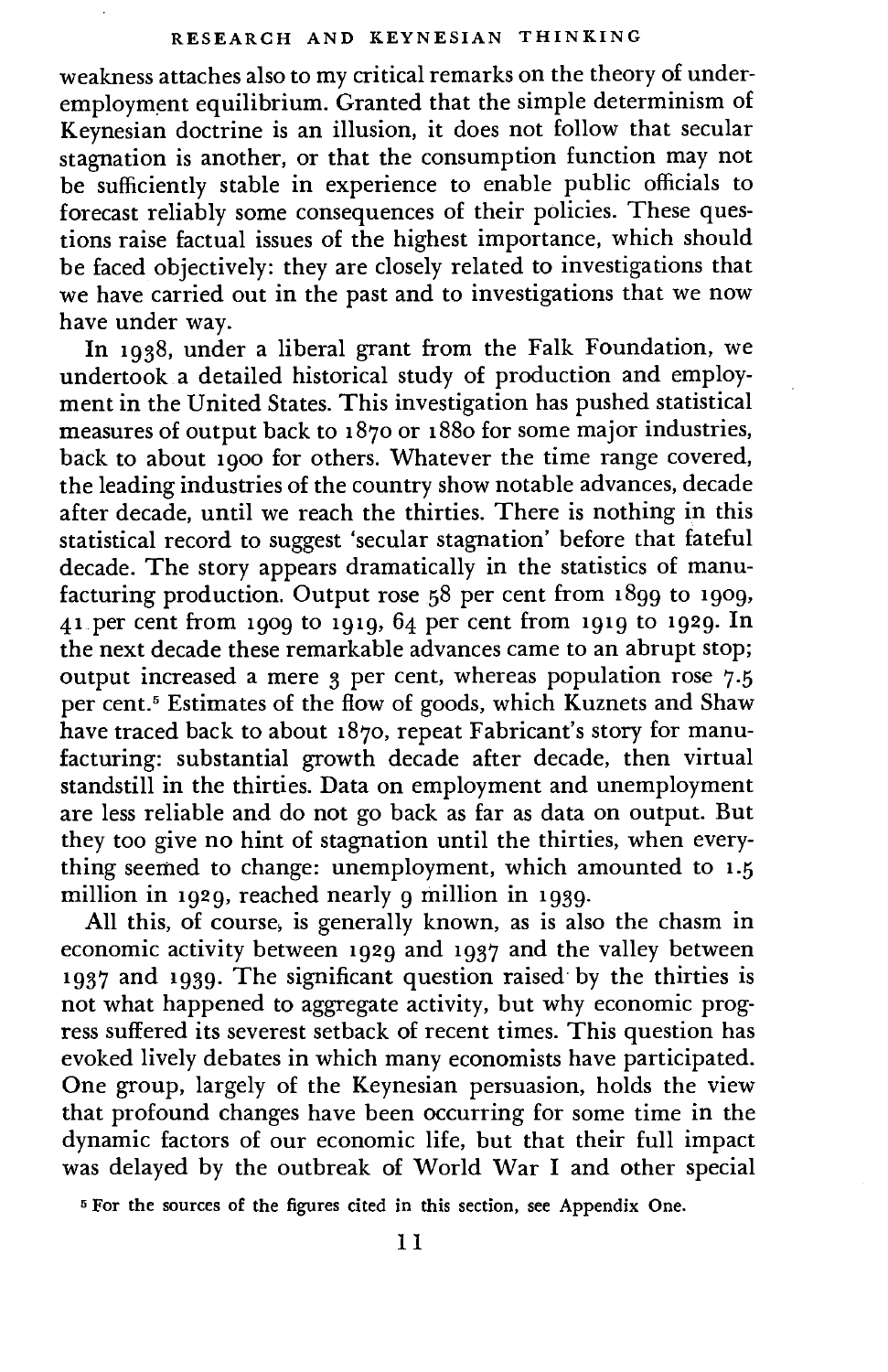circumstances until the 1930's. This group stresses the declining rate of population growth, the disappearance of the frontier, and the capital-saving character of many modern technological innovations—all of which, it is argued, is tending to check investment outlets severely. Another group traces the stagnation of the thirties to ill-judged policies of government, particularly with respect to labor, industrial combinations, public utilities, and the public debt. A third group rationalizes the thirties in terms of a peculiar conjuncture of short and long cycles, or in terms of a haphazard succession of business cycles. Each group has defended its position with persuasive logic and reassuring statistics, but no one has as yet presented an interpretation of the thirties that weighs carefully and dispassionately the many conflicting pieces of evidence.

That is by no means an easy task, as an examination of Table 1 will quickly demonstrate. Stagnation—once we have learned how to use this term\_may perhaps describe adequately the aggregate output and employment of the thirties, but it describes little else. The period was anything but stagnant, even if the violent cyclical movements are put out of sight, as they are roughly in Table i. It was a period of turbulence, of swift and momentous change in nearly every department of economic life. Let us stand back in 1929 and look ten years forward in our table. What do we see? A growth in population but a drop in the rate of growth; some decline in the number of active corporations and a severe slump in the formation of new ones; consumer outlay in constant prices up 11 per cent, gross capital formation down 27 per cent; consumer outlay on perishable goods up 29 per cent, on durable goods down 20 per cent; public construction unchanged, residential construction down 24 per cent, business construction down 67 per cent; the flow of income payments reduced but the inequality of personal incomes apparently lessened; technological progress making rapid strides over a wide range of industries; the cost of living down 19 per cent, the average hourly earnings of factory workers up 12 per cent, their hours worked per week down  $18$  per cent, and the number of them employed down 6 per cent; a still greater improvement in the real hourly earnings of coal miners but not in their employment; a sharp deterioration of farm wages; a vast growth of trade unionism and industrial strife; wholesale commodity prices in general down 19 per cent, but prices of 'finished' products down only 15 per cent, of building materials  $\zeta$  per cent, and of business capital goods 1 per cent; corporate profits much reduced and new security issues down to a trickle; the stock mar-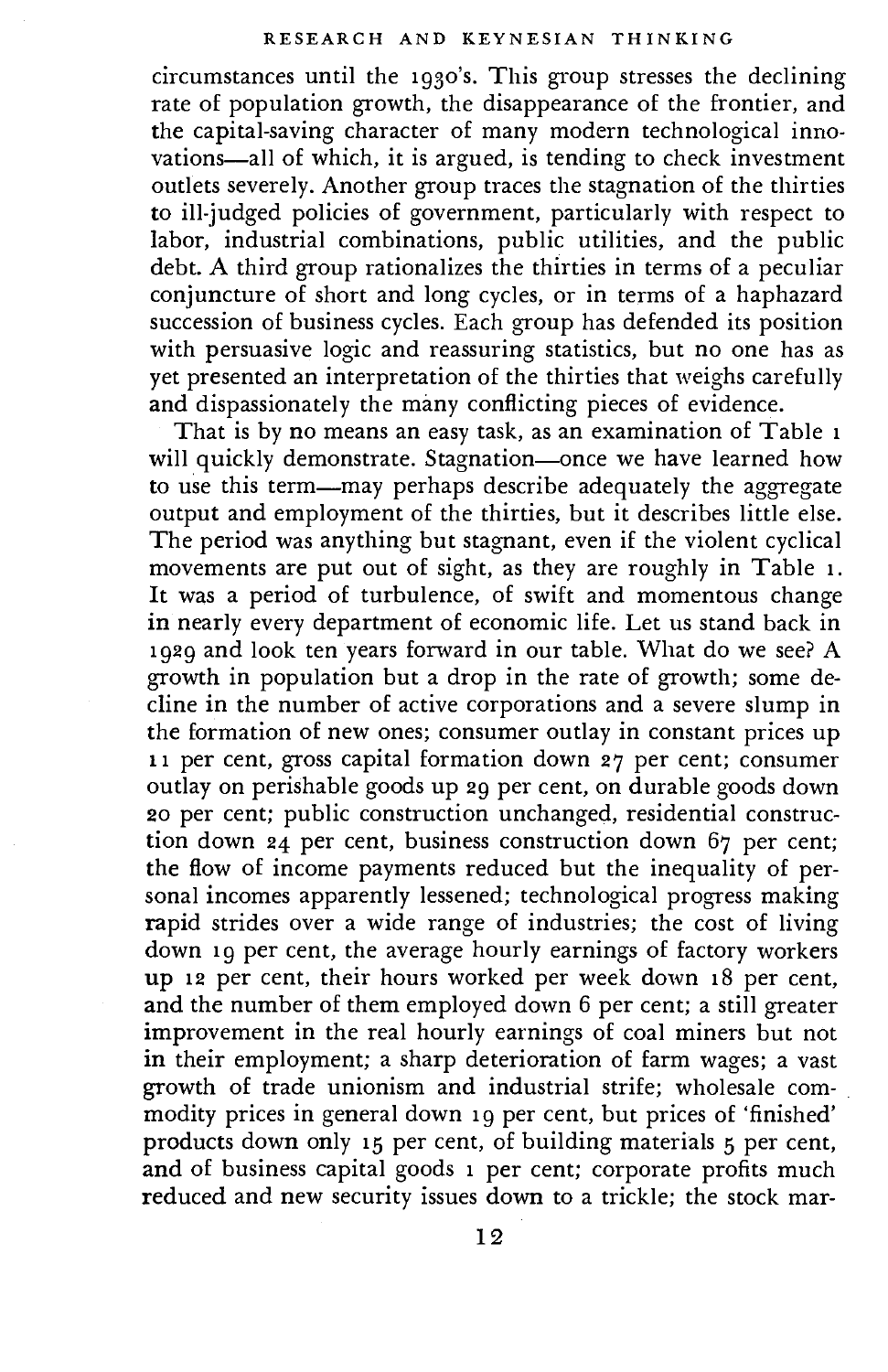#### TABLE 1

# Conspectus of Economic Changes, United States, 1923-1939

(All figures are expressed as relatives on a 1929 base. Sources are given in Appendix<br>One.)

| Series<br>number | Series                                       | 1923      | 1929       | 1937      | 1939      |
|------------------|----------------------------------------------|-----------|------------|-----------|-----------|
|                  | <b>POPULATION</b>                            |           |            |           |           |
| ı.               | Total                                        | 92        | 100        | 106<br>69 | 107<br>83 |
| 2.               | Annual increment                             | 158       | 100        |           |           |
|                  | GROSS NATIONAL PRODUCTa                      |           |            |           |           |
| 3.               | Total                                        | 81        | 100        | 97        | 103       |
|                  | Consumer outlay                              |           |            |           |           |
| 4.               | Total                                        | 81        | 100        | 103       | 111       |
| 5.               | Perishable goods                             | 84        | 100        | 122       | 129       |
| 6.               | Semidurable goods                            | 83        | 100        | 84        | 95<br>80. |
| 7.               | Durable goods                                | 75        | 100        | 83        | 111       |
| 8.               | Services                                     | 79        | 100        | 99        |           |
|                  | Gross capital formation                      |           |            | 71        | 73        |
| 9.               | Total                                        | 82        | 100<br>100 | 88        | 81        |
| 10.              | Producer durable goods                       | 77        | 100        | 51        | 76        |
| 11.              | Residential construction                     | 103<br>69 | 100        | 40        | 33        |
| 12.              | Private nonresidential construction          | 58        | 100        | 88        | 100       |
| 13.              | Public construction                          |           |            |           |           |
|                  | LABOR FORCE <sup>b</sup>                     |           |            |           |           |
| 14.              | Total                                        | 90        | 100        | 110       | 112       |
|                  | Number employed                              |           |            |           | 97        |
| 15.              | Total                                        | 90        | 100<br>100 | 98<br>97  | 95        |
| 16.              | Civil nonagricultural                        | 86        |            |           |           |
| 17.              | Number unemployed                            | 175       | 100        | 485       | 590       |
|                  | OUTPUT AND EMPLOYMENT<br>IN MAJOR INDUSTRIES |           |            |           |           |
|                  | Agriculture                                  |           |            |           |           |
| 18.              | Output                                       | 92        | 100        | 106       | 111       |
| 19.              | Number employed                              | 105       | 100        | 91        | 89        |
| 20.              | Output per worker                            | 87        | 100        | 116       | 124       |
|                  | Coal mining                                  |           |            |           |           |
| 21.              | Output                                       | 111       | 100        | 80<br>90  | 73<br>82  |
| 22.              | Number employed                              | 132       | 100        | 76        | 70        |
| 23.              | Hours per worker                             | 88<br>96  | 100<br>100 | 116       | 126       |
| 24.              | Output per man-hour                          |           |            |           |           |
|                  | Manufacturing                                | 77        | 100        | 103       | 103       |
| 25.              | Output                                       | 98        | 100        | 102       | 94        |
| 26.              | Number employed                              | 104       | 100        | 84        | 82        |
| 27.              | Hours per worker                             | 76        | 100        | 121       | 133       |
| 28.              | Output per man-hour                          |           |            |           |           |
|                  | Steam railroads                              | 98        | 100        | 81        | 75        |
| 29.              | Output<br>Number employed                    | 112       | 100        | 68        | 60        |
| 30.              |                                              | 103       | 100        | 94        | 94        |
| 31.<br>32.       | Hours per worker<br>Output per man-hour      | 85        | 100        | 127       | 132       |
|                  |                                              |           |            |           |           |
| 33.              | Electric light and power<br>Output           | 50        | 100        | 136       | 152       |
| 34.              | Number employed                              | 67        | 100        | 96        | 93        |
| 35.              | Hours per worker                             | 98        | 100        | 86        | 85        |
| 36.              | Output per man-hour                          | 72        | 100        | 164       | 192       |
|                  |                                              |           |            |           |           |

(continued on page 14)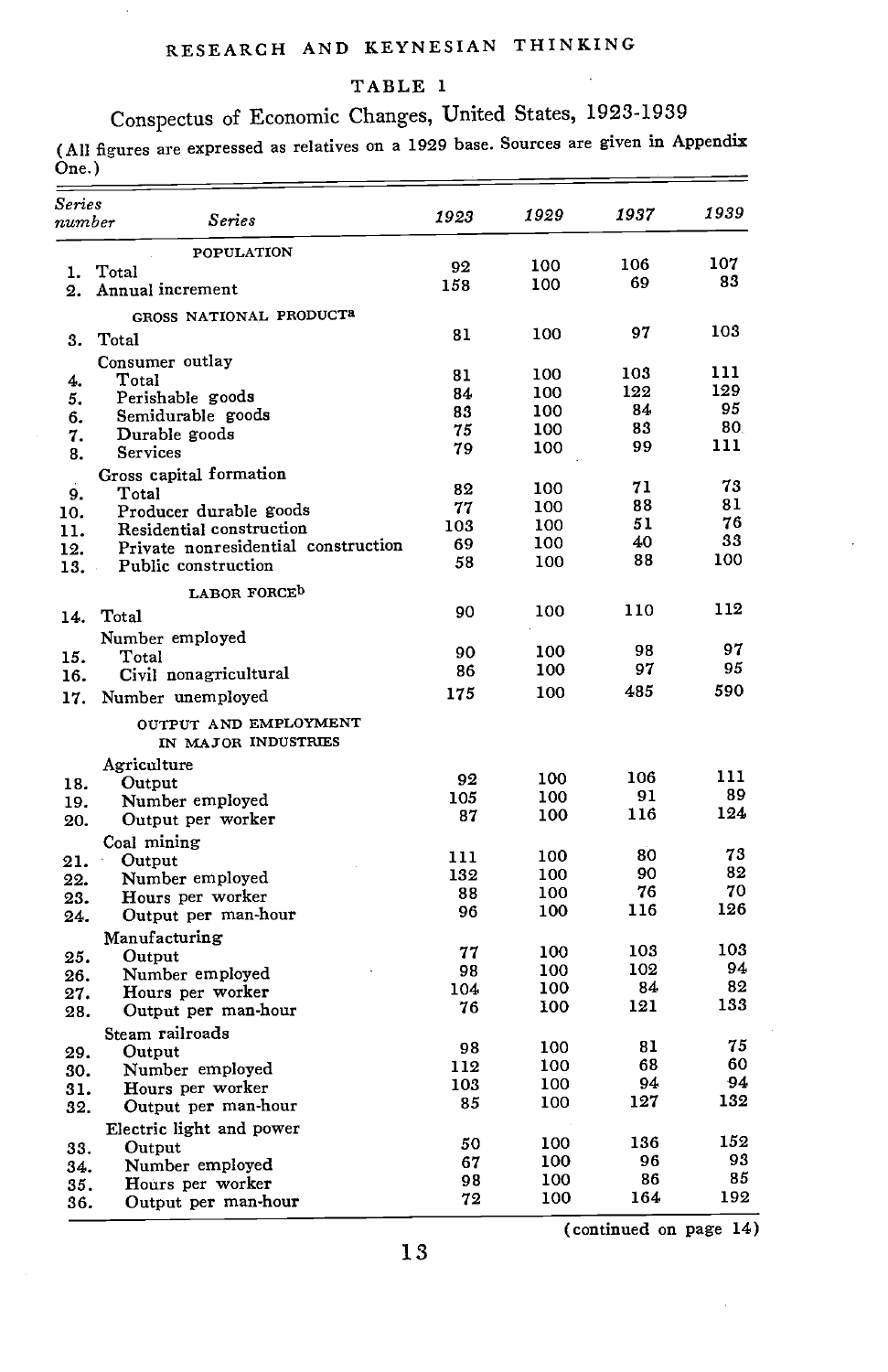## RESEARCH AND KEYNESIAN THINKING

| TABLE 1 (continued)     |                                      |      |      |      |      |
|-------------------------|--------------------------------------|------|------|------|------|
| <b>Series</b><br>number | <b>Series</b>                        | 1923 | 1929 | 1937 | 1939 |
|                         |                                      |      |      |      |      |
|                         | INCOME OF INDIVIDUALS                |      |      |      |      |
|                         | Income payments                      |      |      |      |      |
| 37.                     | Total                                | 82   | 100  | 86   | 85   |
| 38.                     | Wages and salaries                   | 83   | 100  | 91   | 90   |
| 39.                     | Entrepreneurial withdrawals          | 84   | 100  | 84   | 85   |
| 40.                     | Dividends, interest, and rent        | 79   | 100  | 73   | 69   |
|                         | Relative share going to highest      |      |      |      |      |
| 41.                     | 1% of income recipients              | 85   | 100  | 90   | 82   |
| 42.                     | 5% of income recipients              | 88   | 100  | 92   | 90   |
|                         | Net income after federal income tax, |      |      |      |      |
|                         | for incomes of                       |      |      |      |      |
| 43.                     | \$<br>5,000                          | 99   | 100  | 99   | 99   |
| 44.                     | 10,000                               | 97   | 100  | 97   | 97   |
| 45.                     | 25,000                               | 96   | 100  | 94   | 94   |
| 46.                     | 100,000                              | 91   | 100  | 80   | 80   |
| 47.                     | 500,000                              | 78   | 100  | 50   | 50   |
| 48.                     | 1,000,000                            | 76   | 100  | 42   | 42   |
|                         | <b>LABOR MARKET</b>                  |      |      |      |      |
|                         | Average hourly earnings              |      |      |      |      |
| 49.                     | Manufacturing                        | 92   | 100  | 110  | 112  |
| 50.                     | Coal mining                          | 116  | 100  | 120  | 125  |
| 51.                     | Steam railroads                      | 92   | 100  | 106  | 112  |
|                         | Average daily wage                   |      |      |      |      |
| 52.                     | Farm laborers                        | 100  | 100  | 72   | 69   |
| 53.                     | Trade union membership               | 106  | 100  | 195  |      |
|                         | $54.$ Number of workers on strike    | oco  | 300  | .    | 239  |

| 49. | Manufacturing                 | 92         | 100 | 110   | 112      |  |
|-----|-------------------------------|------------|-----|-------|----------|--|
| 50. | Coal mining                   | 116        | 100 | 120   | 125      |  |
| 51. | Steam railroads               | 92         | 100 | 106   | 112      |  |
|     | Average daily wage            |            |     |       |          |  |
| 52. | Farm laborers                 | 100        | 100 | 72    | 69       |  |
| 53. | Trade union membership        | 106        | 100 | 195   | 239      |  |
| 54. | Number of workers on strike   | 262        | 100 | 644   | 405      |  |
|     | <b>COMMODITY PRICES</b>       |            |     |       |          |  |
|     | Wholesale                     |            |     |       |          |  |
| 55. | "All" commodities             |            |     |       |          |  |
| 56. | Raw materials                 | 106        | 100 | 91    | 81       |  |
| 57. | Semimanufactured goods        | 101        | 100 | 87    | 72       |  |
| 58. | Finished goods                | 126        | 100 | 91    | 82       |  |
| 59. | Building materials            | 105<br>114 | 100 | 92    | 85       |  |
| 60. | Business capital goods        | 104        | 100 | 100   | 95       |  |
| 61. | Cost of living                |            | 100 | 99    | 99       |  |
|     |                               | 100        | 100 | 84    | 81       |  |
|     | STATUS OF CORPORATIONS        |            |     |       |          |  |
| 62. | Number active                 | 78         | 100 | 99    | 97       |  |
| 63. | New incorporations            | .          | 100 | 63    | 57       |  |
|     | Profits                       |            |     |       |          |  |
| 64. | Total                         | 62         | 100 | 48    | 62       |  |
| 65. | Dividends paid                | 61         | 100 | 82    | $-67$    |  |
| 66. | Income retained               | 65         | 100 | $-93$ | 43       |  |
| 67. | Depreciation and depletion    | 61         | 100 | 85    | 86       |  |
|     | SECURITIES MARKET             |            |     |       |          |  |
|     | Prices of common stocks       |            |     |       |          |  |
| 68. | "All"                         | 36         | 100 | 58    |          |  |
| 69. | Industrial                    | 35         | 100 | 69    | 47       |  |
| 70. | Public utility                | 31         | 100 | 40    | 55       |  |
| 71. | Railroad                      | 49         | 100 | 33    | 36<br>19 |  |
|     | 72. Shares traded             | 21         |     |       |          |  |
|     | 73. Corporate security issues | 32         | 100 | 36    | 23       |  |
|     |                               |            | 100 | 24    | 22       |  |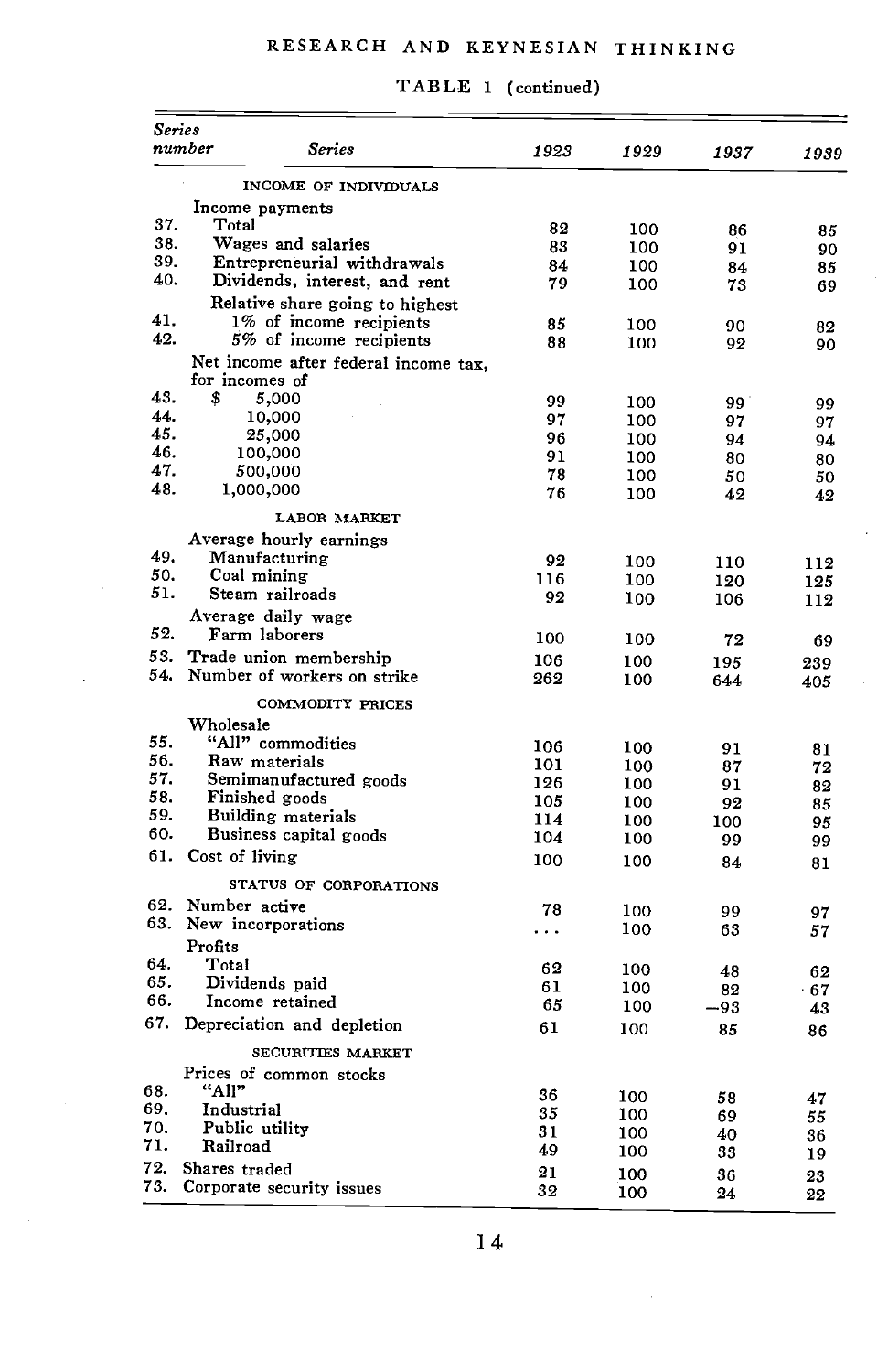### RESEARCH AND KEYNESIAN THINKING

| Series<br>number | Series                         | 1923 | 1929 | 1937 | 1939 |
|------------------|--------------------------------|------|------|------|------|
|                  |                                |      |      |      |      |
|                  | INTEREST RATES                 |      | 100  | 16   | 12   |
| 74.              | Commercial paper rate          | 86   |      |      |      |
|                  | Customers' rate                |      |      | 41   | 39c  |
| 75.              | New York City                  | 88   | 100  |      | 67c  |
| 76.              | Southern and western cities    | 97   | 100  | 68   |      |
| 77.              | Spread: $(No. 76) - (No. 75)$  | 288  | 100  | 669  | 685c |
|                  | Corporate bond yields          |      |      |      |      |
| 78.              | Moody's Aaa bonds              | 108  | 100  | 69   | 64   |
| 79.              | Moody's Baa bonds              | 123  | 100  | 85   | 84   |
| 80.              | Spread: (No. 79) - (No. 78)    | 181  | 100  | 151  | 167  |
|                  | SUPPLY AND TURNOVER OF MONEY   |      |      |      |      |
|                  |                                | 103  | 100  | 155  | 168  |
| 81.              | Currency in public circulation | 75   | 100  | 99   | 106  |
| 82.              | Deposits                       | 70   | 100  | 54   | 45   |
| 83.              | Turnover of deposits           |      |      |      |      |
|                  | Bank debits                    | 54   | 100  | 51   | 46   |
| 84.              | Total                          | 39   | 100  | 33   | 28   |
| 85.              | New York City                  | 72   | 100  | 74   | 69   |
| 86.              | Outside New York City          |      |      |      |      |
|                  | <b>FOREIGN TRADE</b>           |      |      |      |      |
| 87.              | Imports                        | 86   | 100  | 70   | 53   |
| 88.              | <b>Exports</b>                 | 80   | 100  | 64   | 61   |
|                  | FEDERAL FINANCE                |      |      |      |      |
|                  |                                | 97   | 100  | 141  | 120  |
| 89.              | Receiptsb                      |      | 100  | 242  | 277  |
| 90.              | Expenditures <sup>b</sup>      | 97   | 100  | 211  | 238  |
| 91.              | Total debt                     | 132  |      |      |      |

#### TABLE 1 (concluded)

a Adjusted for changes in prices.<br>b Relatives for 1923 are not strictly comparable with those for 1937 and 1939. See Appendix.

c Computed from data for 1938. See Appendix, notes 75-76.

ket in a bad slump, particularly the prices of railroad and public utility stocks; interest rates on the highest grade loans sharply down but the spread among different types of interest rates very much widened; bank deposits up 6 per cent but their rate of turnover much reduced; currency in the hands of individuals and firms up 68 per cent; foreign trade a shadow of its former self; the federal income tax pressing much harder, especially on the upper brackets, yet the federal debt sharply up; the output of agriculture up 11 per cent, of coal down 27 per cent, of manufacturing up 3 per cent, of railroads down 25 per cent, of electric light and power

up 52 per cent. This bare recital might be elaborated to advantage, and a contrast drawn between the 'new era' of the twenties and the 'stagnation' of the thirties—both being represented in our table. But the recital suffices for my present purpose, which is merely to show that for a period as complicated and turbulent as the thirties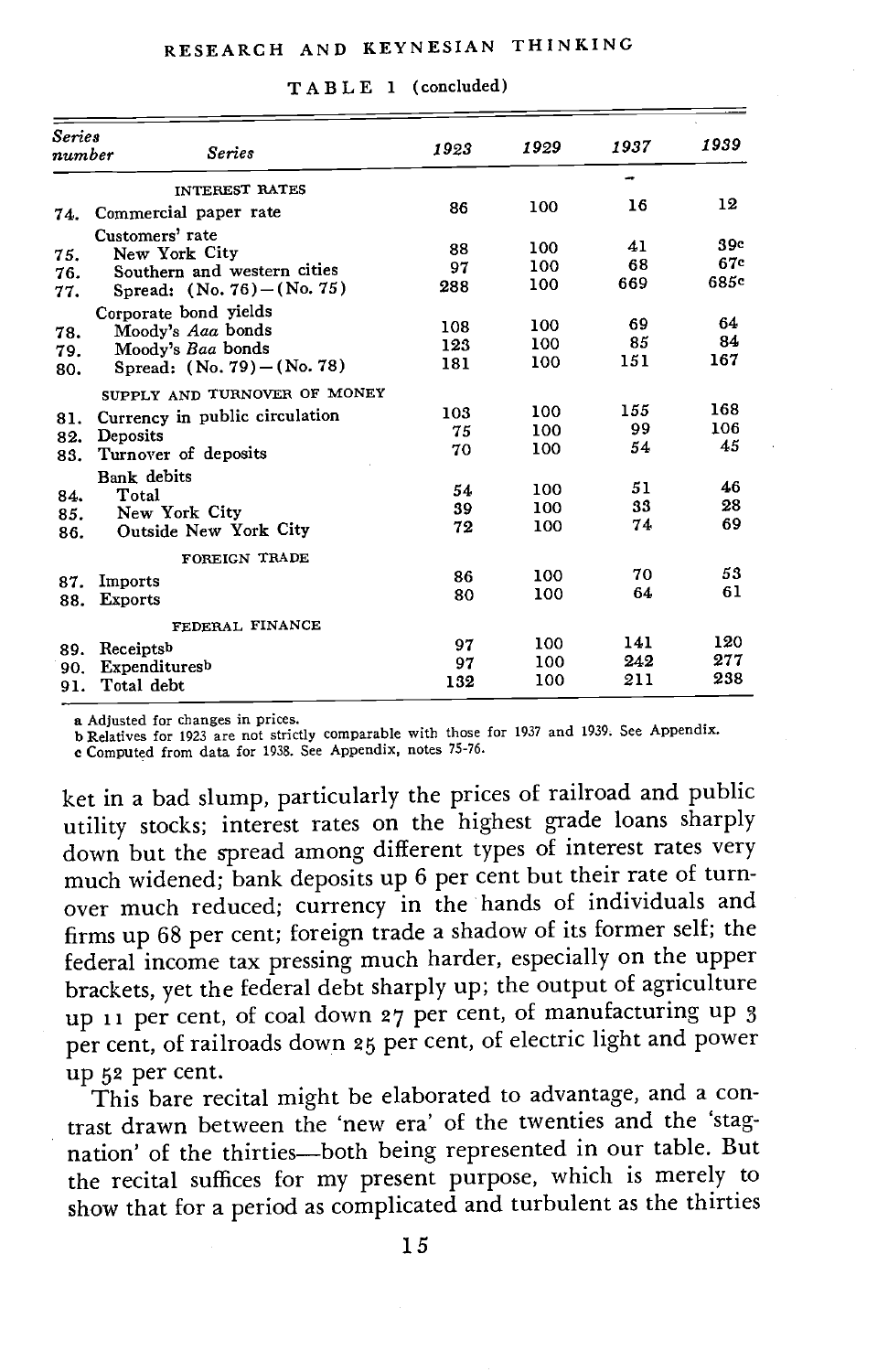it is not difficult to find particular facts that agreeably support any one of several simple hypotheses. To some extent that is always a danger in historical interpretation, and the only real safeguard against it is thorough scholarship. For some time we have planned a volume that would sum up and interpret the massive information developed in our studies of production, employment, and productivity. The most important problem to be faced in that final volume is the setback to economic progress in the thirties:<br>whether that decade defines a new trend of stagnation or a passing historical episode. To serve this purpose it will be necessary to cover the secular changes in the output and employment of American industry at least since the Civil War. Also, the depression of the thirties should be compared with the severe depressions that followed the crises of  $1837$ ,  $1873$ , and  $1893$ , and some analysis of foreign experience made. The investigation will start from our findings on employment and production, and as it proceeds draw heavily on results reached in our historical studies of national income, agriculture, transportation, construction, mechanization, markets, and banking. Doubtless, a great deal of new and difficult research will still be necessary, especially in connection with foreign countries and the period before 1900 in this country. But an objective interpretation of the thirties is of vital significance; and if our resources prove adequate, we should not be deterred by the prospect that the capstone of our studies in production and employment may develop into a series of monographs instead of a single volume.

A study that comes to grips with the doctrine of secular stagnation must deal not only with the hypothesis of declining or inadequate investment opportunity, but also with the second main pillar of the Keynesian edifice—namely, the assumption that the consumption function is highly stable. This assumption raises important questions of economic fact, quite apart from its bearing on the stagnation thesis. A tentative exploration of the existing statistics indicates that the consumer outlay corresponding to a national income of a given size varies appreciably with the month<br>of the year, the stage of the business cycle, and with time generally; in other words, that the consumption function is subject to seasonal, cyclical, and secular shifts. Furthermore, random shifts seem so considerable in any one group of statistics, and to differ so much from one group to another, that our ability to forecast what increment of consumer outlay will accompany a specified in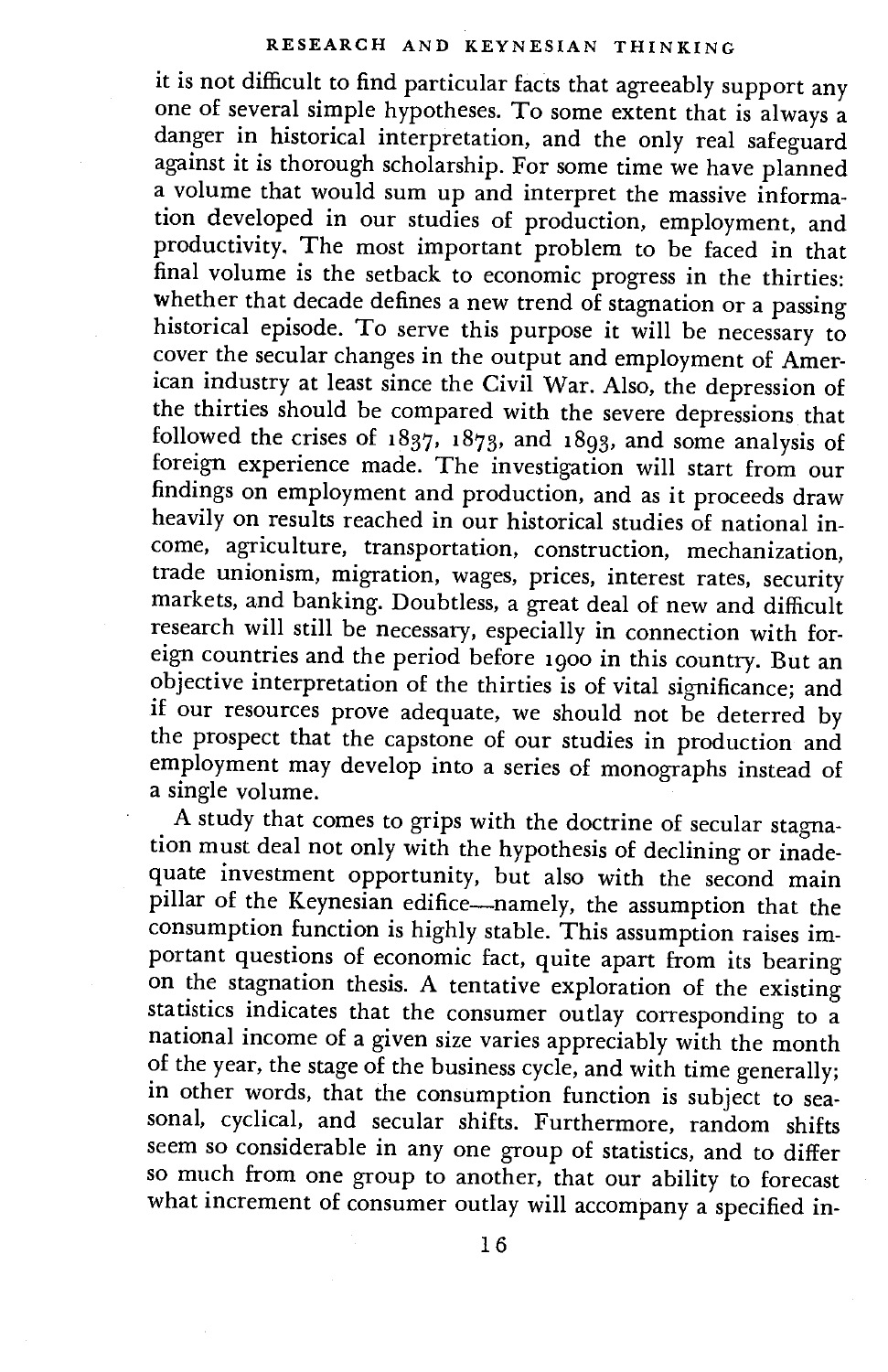crement of income, to say nothing of a specified increment of governmental loan expenditure, is as yet very limited. These results should be tested, converted into quantitative statements if possible, and pushed in a constructive direction; in other words, a statistical test of the Keynesian assumption concerning the relative stability of the consumption function should become an incident in a positive analysis of the influences that play on consumer spending over time. Numerous studies already made by the National Bureau or now in process will contribute materially to this undertaking—especially the investigation by Ruth Mack of the shoe market and other aspects of the purchasing and prices of consumer goods, the studies on national income and consumer outlay by Kuznets, Shaw, and Barger, on consumer debt by the Financial Research Program, on capital gains and losses by Seltzer, and on the inequality of personal incomes by Friedman, Kuznets, and Mendershausen.

The study of consumer spending links up with the study of secular stagnation when interest turns to the secular shifts in the spending-savings pattern. Common observation and some existing statistics suggest that, for the population as a whole, thrift has been declining over the decades in the sense that the average saving at a given level of family income has been shrinking. If such a trend has continued into the present, there is less reason to fear secular stagnation than if the trend has been arrested. The data necessary to develop adequately the secular aspects of consumption and saving will not be easy to find or to interpret when found, but the importance of the question may justify our taking the risk.

# IV. THE NEED FOR TESTED KNOWLEGE OF BUSINESS CYCLES

The investigations I have sketched deal with certain of the institutional assumptions of the Keynesian economists. If these investigations prosper they should help materially to clarify public thinking about the problem of maintaining a stable and high level of employment in the years ahead. But these investigations cannot be more than pieces in the solution of the great puzzle of business cycles.

From its inception the National Bureau has recognized the need of thorough study of economic fluctuations. A program of research in business cycles was authorized by the Executive Committee in 1921, and has led to substantial publications on different aspects of the subject by King, Thorp, Jerome, Mitchell, Wolman, Macaulay, Clark, Schmidt, Gayer, Mills, and Haberler. A volume on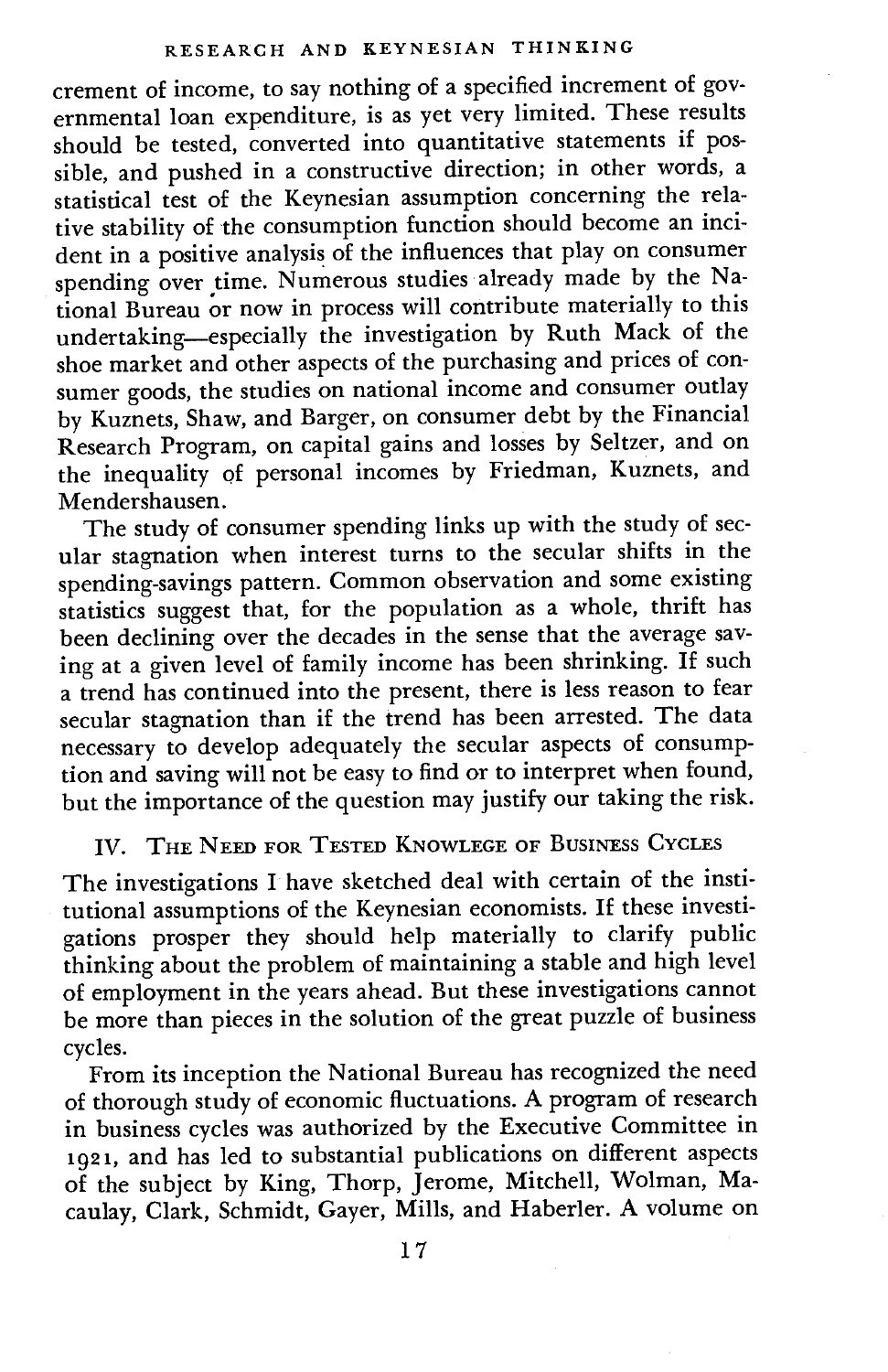Measuring Business Cycles will be off the press in a matter of weeks, and other reports will follow shortly. Not a few of our studies abound in subtle theoretical analysis, but they stress especially those observable phenomena of cyclical behavior which in common parlance pass as 'facts.' This feature of our work reflects a cool scientific judgment: viz., if business cycles are to be explained reliably, we should have precise and tested knowledge of what the business cycles of actual life have been like. Unless such knowledge is attained, any explanation is bound to bear an uncertain relation to the experiences we seek to understand or to guard against.

The consequences that may flow from a disregard of this elementary precaution are exemplified in Keynes' sketch of business cycles at the end of his long treatise on underemployment equilibrium. Keynes starts by saying that a theory of business cycles should account for a certain regularity in the duration and sequence of cyclical phases—that the duration of contractions, for example, is about three to five years. Second, the theory should account for the sharp and sudden transition from expansion to contraction, in contrast to the gradual and hesitant shift from contraction to ex-<br>pansion. These starting points for a theoretical inquiry suggest preoccupation with a single dramatic case—the collapse from 1929 to 1933. In the United States at least, business cycle contrac-<br>tions have not run typically from three to five years; the typical duration is much shorter. Nor is there any such systematic difference between the upper and lower turning points as Keynes supposes. The upturn of 1933 in this country conforms to his rule, the upturns of 1924 and 1938 do not, nor do the downturns of 1926 and 1937—to mention only a few recent cases. Since Keynes works with an artificially simplified business cycle, it is not surprising that his explanation collides with the facts of experience. His theory is that a collapse of investment brings prosperity to a close; that this in turn is caused by a collapse of confidence regarding the profitability of durable assets; and that the contraction which follows is bound to last, say, three to five years, since recovery is possible only after stocks have been worked off and, more important still, after the 'fixed' capital of business firms has been reduced sufficiently to restore its profitability. But can this theory be easily reconciled with the fact that orders for machinery, orders for other durable equipment, and contracts for different categories dates? Or with the fact that even a sharp decline in investment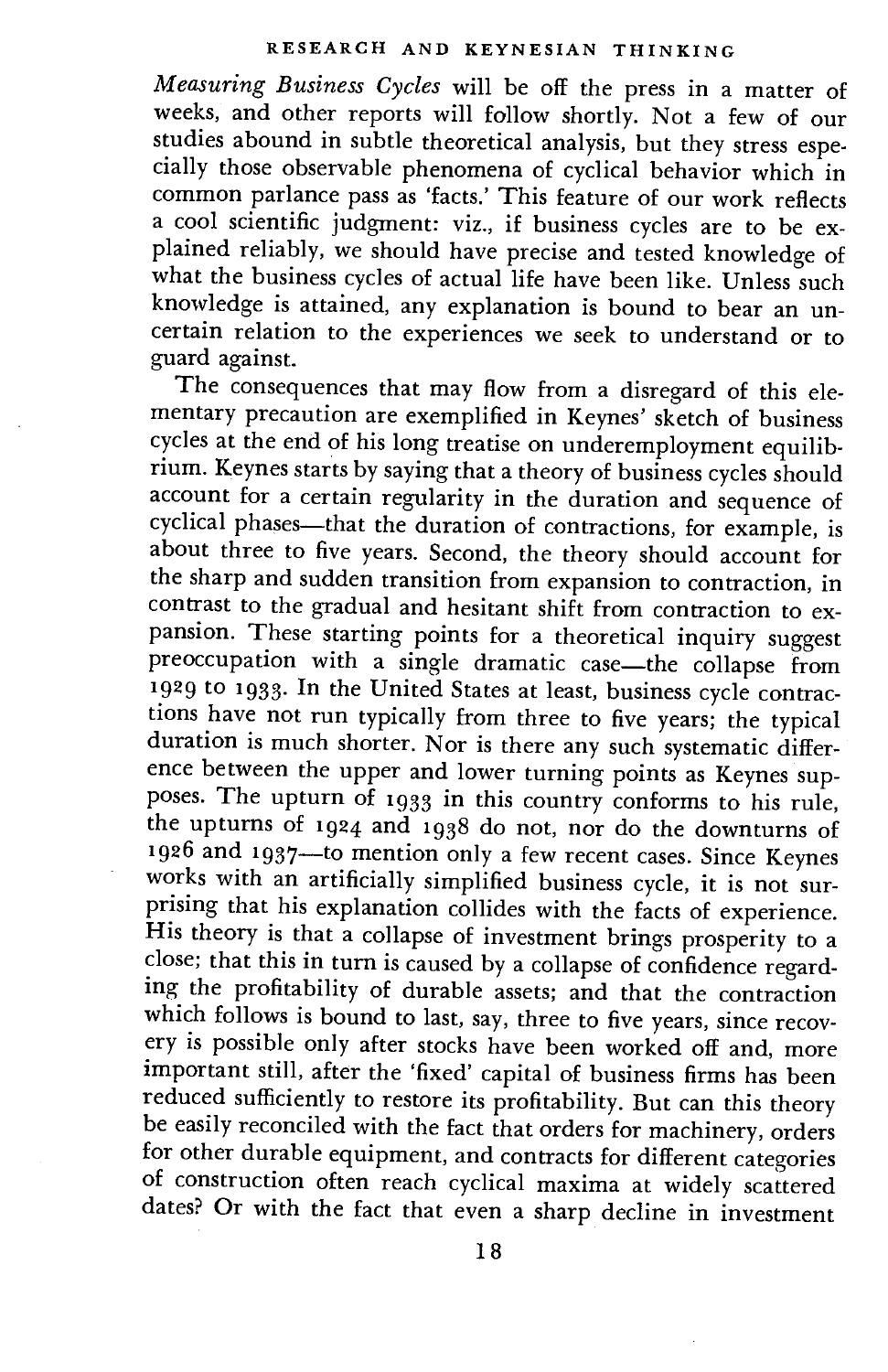orders is ordinarily converted into a fairly gradual decline in investment expenditure, which moreover starts several months later? Or with the fact that the stock of durable goods in a growing country is virtually free from any trace of Lusiness cycles, increasing as a rule during contractions of business activity as well as during expansions?

Keynes' adventure in business cycle theory is by no means exceptional. My reason for singling it out is merely that the General Theory has become for many, contrary to Keynes' own wishes, a sourcebook of established knowledge. Fanciful ideas about business cycles are widely entertained both by men of affairs and by academic economists. That is inevitable as long as the problem is attacked on a speculative level, or if statistics serve merely as a casual check on speculation. To develop a reliable picture of the business cycles of actual life it is necessary to study with fine discrimination the historical records of numerous economic activities—not merely investment, or employment, or public finances, or banking operations, but all these and many others. Statistical data, preferably by months or quarters, must be marshaled with care; wherever possible these records must be pushed back well into the nineteenth century, checks on each series must be devised, contradictions among series sifted, new data developed and old data recombined as needed, the relation of each series to the process it purports to represent investigated, and a scientific method for measuring the cyclical features of time series developed. Work on this plan is costly and time-consuming; it means much turning back, revising, rethinking, redoing; it often leads to disappointments and taxes patience. But there is no reliable short cut to tested knowledge. Public thinking about business cycles can be confused by hurried and ill-digested statistical inquiries, no less than by speculative excursions from the dreamland of equilibrium or from the caprices of common sense.

It is tempting for statistical investigators, as it is for speculative writers, to analyze business cycles on the basis of comprehensive aggregates. But although broad index numbers or aggregates give useful summaries, they tell nothing of the processes by which they are fashioned. The conception of a business cycle as a synchronous expansion of all economic activities followed by a synchronous contraction, which theorists so often hold, is not drawn from life. Expansions and contractions occur together, side by side, at every stage of the business cycle. If that fact sometimes escapes our notice, it is only because we are in the habit of watching aggre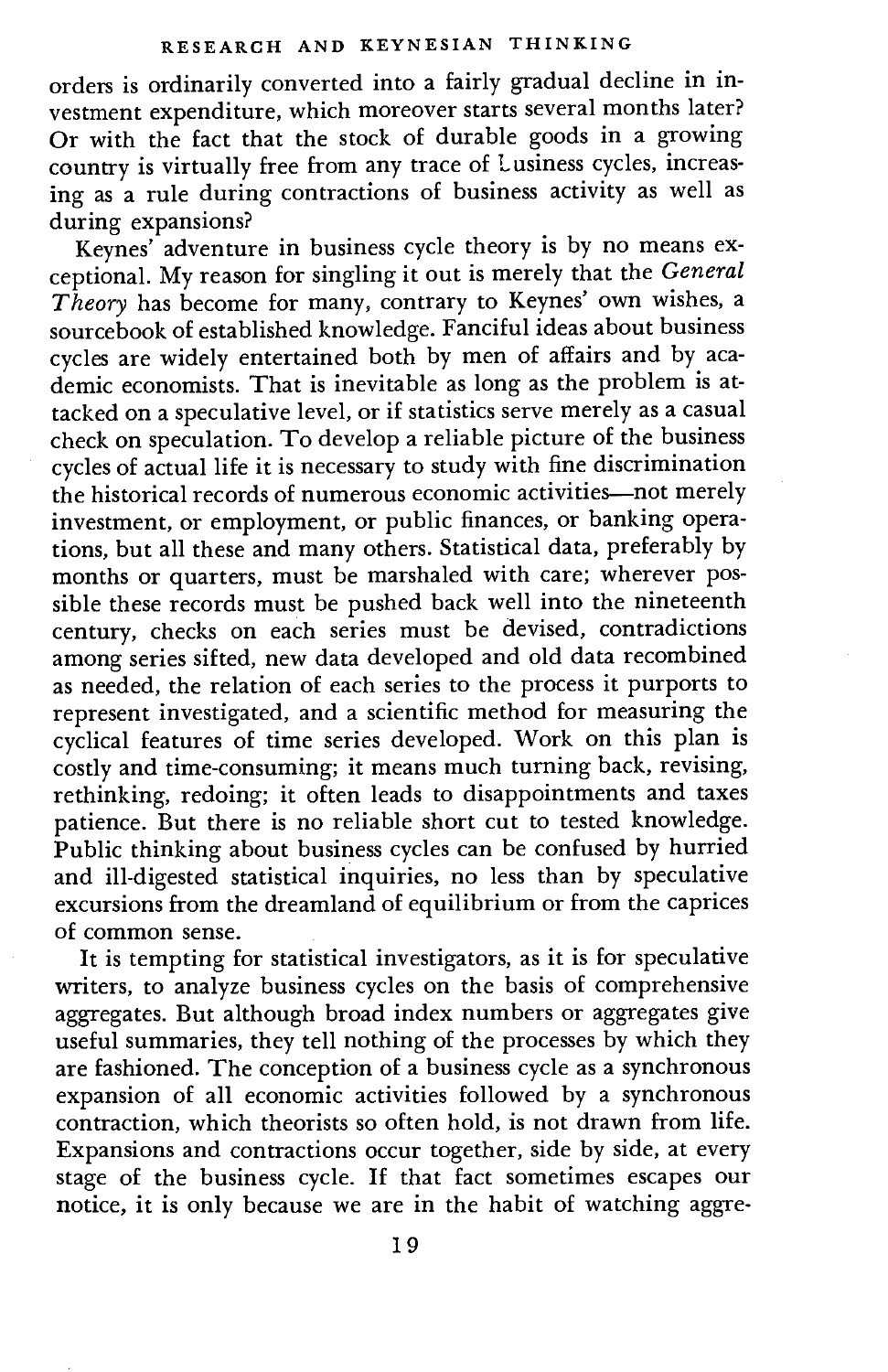gates. Pulsating movements go on steadily within the aggregates, and they often have no close relation to the cyclical tide of the aggregates. A community, an industry, an individual firm experiences a rise here and a fall there; each faces some pressure or opportunity of its own—finding an outlet for its wares, adjusting to a competitor's improved technology, financing an expansion of output, replacing an exhausted source of raw materials, starting a new business, converting to a new kind of production, adjusting to new governmental regulations, and so on. These divergencies in economic fortune are no less important for the understanding of business cycles than is the dominance of expansion during some periods and of contraction during others.

The character of the employment problem is not brought out adequately by existing statistics, and it will not be until statistical agencies publish three figures instead of one for each industry and all industries combined; that is, the number of employees in 'firms' experiencing a rise in employment, the number in 'firms' experiencing a decline in employment, as well as the total number employed. A rough equivalent of this type of information, however, is the breakdown of some aggregate figure, such as factory employment, into industrial components. Our Business Cycle Unit has analyzed the behavior of many of the published subdivisions as well as of the broad composites. Table 2 shows the distribution of changes in direction of twenty-one independent series on factory employment, from stage to stage of the four business cycles in this country from 1921 to 1938. We find that expansions are imperfectly diffused during a cyclical upswing in aggregate activity, and that contractions are imperfectly diffused during a cyclical downswing. But the diffusion is much greater during a vigorous cyclical movement such as that from 1929 to 1933 than during a mild cyclical movement such as that from 1926 to 1927. There is also some tendency for the diffusion to be greater during the middle stages of a cyclical upswing or downswing in aggregate activity than during the transitional stages from one phase to the other. If our table covered 210 series instead of 21 it would doubtless show smaller diffusion throughout. That would also be true if we examined shorter periods than our stage-to-stage intervals, which is a matter of some importance in a long cyclical phase such as that of 1929-1933. On the other hand, it seems likely that if the table showed the actual volume of employment gained by industries experiencing a rise and the actual volume lost by industries experiencing a decline, the diffusion would appear greater than it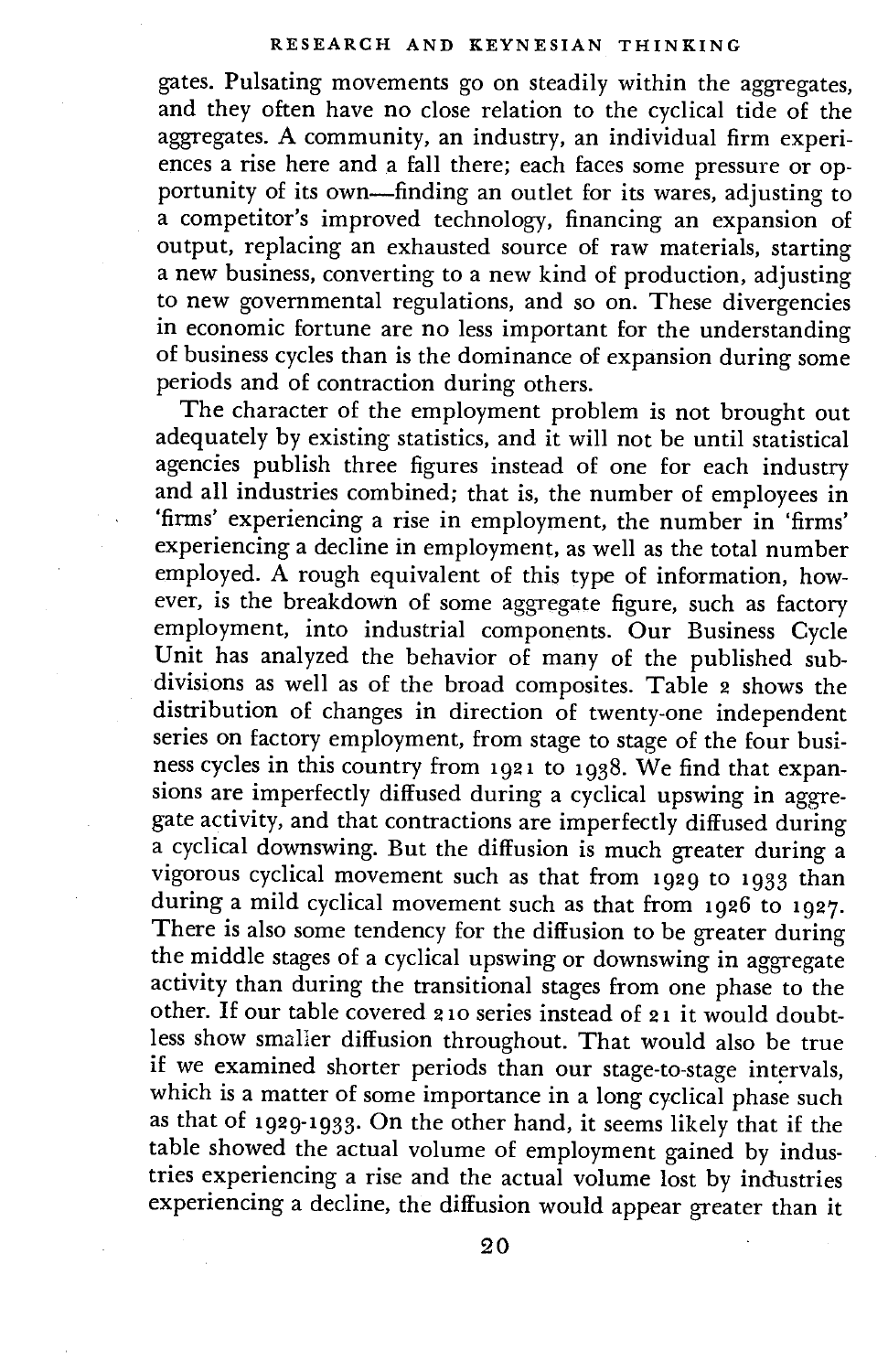#### TABLE 2

| Directions of Change from Stage to Stage of Business Cycles  |  |
|--------------------------------------------------------------|--|
| Index of Factory Employment and Twenty-one of Its Components |  |
| United States, 1921-1938                                     |  |

|                                  | Direction of        |                           |      |                      |  |
|----------------------------------|---------------------|---------------------------|------|----------------------|--|
|                                  | change of index     | NUMBER OF COMPONENTS THAT |      |                      |  |
|                                  | of factory          |                           |      | Show no              |  |
| Cycle and interval               | employment          | Rise                      | Fall | change               |  |
|                                  |                     |                           |      |                      |  |
| Cycle of Sept. 1921 to July 1924 |                     |                           |      |                      |  |
| Stage I to stage II              | $\mathrm{+}$        | 11                        | 9    | 1                    |  |
| Stage II to stage III            |                     | 13                        | 8    | $\ddot{\phantom{0}}$ |  |
| Stage III to stage IV            | $+$<br>$+$          | 18                        | 3    |                      |  |
| Stage IV to stage V              |                     | 16                        | 4    | ı                    |  |
| Stage V to stage VI              |                     | 11                        | 10   |                      |  |
| Stage VI to stage VII            |                     | 3                         | 18   |                      |  |
| Stage VII to stage VIII          |                     | 3                         | 18   |                      |  |
| Stage VIII to stage IX           |                     | 2                         | 19   |                      |  |
|                                  |                     |                           |      |                      |  |
| Cycle of July 1924 to Dec. 1927  |                     |                           |      |                      |  |
| Stage I to stage II              |                     | 15                        | 6    |                      |  |
| Stage II to stage III            |                     | 16                        | 5    |                      |  |
| Stage III to stage IV            |                     | 13                        | 8    |                      |  |
| Stage IV to stage V              |                     | 11                        | 10   |                      |  |
| Stage V to stage VI              |                     | 9                         | 12   |                      |  |
| Stage VI to stage VII            |                     | 12                        | 9    |                      |  |
| Stage VII to stage VIII          |                     | 9                         | 12   |                      |  |
| Stage VIII to stage IX           |                     | 5                         | 16   |                      |  |
| Cycle of Dec. 1927 to March 1933 |                     |                           |      |                      |  |
| Stage I to stage II              |                     | 8                         | 12   | 1                    |  |
| Stage II to stage III            |                     | 11                        | 10   |                      |  |
| Stage III to stage IV            |                     | 17                        | 4    |                      |  |
| Stage IV to stage V              |                     | 15                        | 6    |                      |  |
| Stage V to stage VI              |                     | 2                         | 19   |                      |  |
| Stage VI to stage VII            |                     |                           | 21   |                      |  |
| Stage VII to stage VIII          |                     |                           | 21   |                      |  |
|                                  | <b>++++        </b> | .<br>5                    | 16   |                      |  |
| Stage VIII to stage IX           |                     |                           |      |                      |  |
| Cycle of March 1933 to May 1938  |                     |                           |      |                      |  |
| Stage I to stage II              |                     | 21                        | .    |                      |  |
| Stage II to stage III            |                     | 19                        | 2    |                      |  |
| Stage III to stage IV            | キキキキーー              | 18                        | 3    |                      |  |
| Stage IV to stage V              |                     | 20                        | ı    |                      |  |
| Stage V to stage VI              |                     | 6                         | 15   |                      |  |
| Stage VI to stage VII            |                     | .                         | 21   |                      |  |
| Stage VII to stage VIII          |                     | 2                         | 19   |                      |  |
| Stage VIII to stage IX           |                     | 6                         | 15   |                      |  |
| Average of 4 cycles, 1921-1938   |                     |                           |      |                      |  |
| Stage I to stage II              |                     | 13.8                      | 6.8  | 0.5                  |  |
| Stage II to stage III            |                     | 14.8                      | 6.2  |                      |  |
| Stage III to stage IV            |                     | 16.5                      | 4.5  | .                    |  |
| Stage IV to stage V              |                     | 15.5                      | 5.2  | .                    |  |
|                                  |                     |                           |      | 0.2                  |  |
| Stage V to stage VI              | <b>++++      </b>   | 7.0                       | 14.0 |                      |  |
| Stage VI to stage VII            |                     | 3.8                       | 17.2 |                      |  |
| Stage VII to stage VIII          |                     | $_{3.5}$                  | 17.5 |                      |  |
| Stage VIII to stage IX           |                     | 4.5                       | 16.5 | .                    |  |

Stage I represents the initial trough of a business cycle, stages II-IV successive thirds of expansion, stage V the peak, stages VI-VIII successive thirds of contraction, and stage IX the terminal trough. For explanations number of subdivisions available in our business cycle collection. They include flour, baking, cane sugar refining, slaughtering and meat packing, tobacco manufactures, cotton goods, silk and rayon goods, dyeing and finishing textiles, men's clothing, shirts and collars, women's clothing, millinery, Ieather, boots and shoes, paper and printing, iron and steel products, furniture, glass, transportation equipment, machinery, building materials. These series represent 67 per cent of total factory employment in 1923-1925.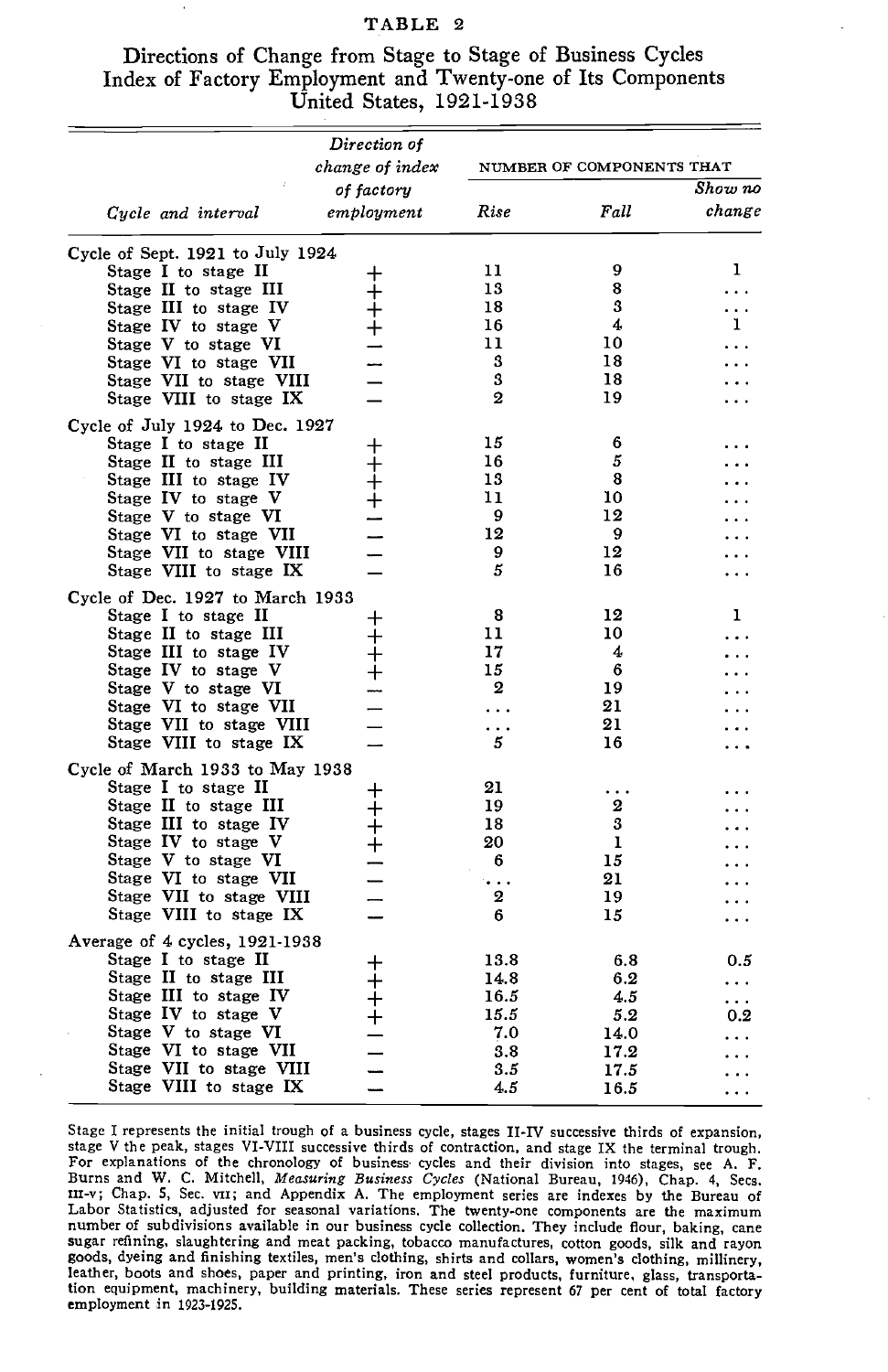does in the present table. But even as the figures stand, they bring out a vital feature of business cycles. They suggest that the mere maintenance of aggregate expenditure by governmental action may give slight aid to the declining sectors of the economy just after a peak in aggregate activity has been passed; further, since no two contractions are strictly alike, a governmental policy aiming at 'full employment' will need to rely on measures that are adjusted from case to case.

The breakdown of aggregates not only helps to define the nature of the business cycle problem; it often also gives a clue to the processes that link different business factors together. Suppose, for example, that 'investment' goes up. This may be a sign that business will soon improve materially, as when extensive new construction gets under way; or it may be a sign that business will soon get worse, as when goods pile up beyond dealers' intentions. The ambiguity can be cleared up a little by examining investment in inventories apart from investment in structures and equipment. But the cyclical behavior of inventories, or of net changes in inventories, is itself a resultant of highly diverse patterns. For example, the stocks held by manufacturers tend to lag about nine months on the average at the cyclical turns in production; this lag covers up the tendency of goods in process to move synchronously with production, of raw material stocks to lag about two months at cyclical turns, and of stocks of finished manufactured staples to lag more than a year. These findings set a problem. Why, for example, is the adjustment of stocks of finished staples retarded so long? This question naturally impels an investigator to examine the behavior of production, shipments, and prices.

Again, broad composites on construction contracts and building permits show that commitments for new structures as a rule begin to decline while industrial production, employment, and national income are still expanding; further, commitments for new structures as a rule turn upward months before general business activity revives. It is tempting to suggest an explanation of the cyclical lead in terms of broad market forces. But such an explanation cannot be entertained seriously unless the cyclical leads that appear in the aggregates of construction work are repeated in minor subdivisions. To this question the statistics give, on the whole, an affirmative answer, but the breakdown also discloses systematic discrepancies in the movements of different parts of construction. For example, public and institutional projects tend to move irregularly in relation to business cycles while private projects con-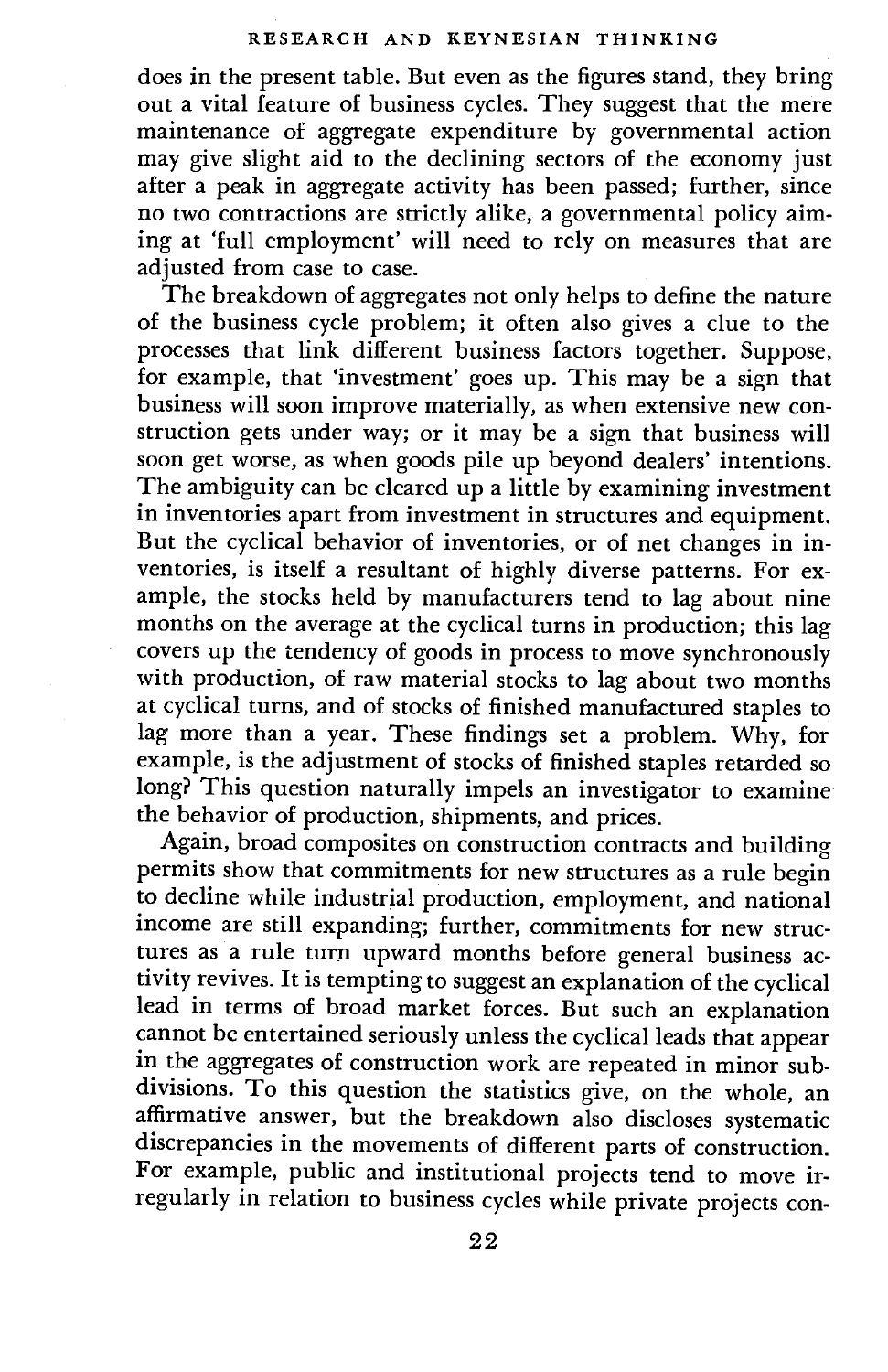form closely; residential projects tend to lead industrial projects both at recoveries and recessions; contracts for new factories in industries organized into many small units seem to lead contracts of industries characterized by relatively few but large units; new railroad projects led cyclical recoveries in the 1870's and i88o's by a substantial interval, but the lead shrank with the passage of time and has now disappeared. These and similar findings incite a realistic investigator to examine the changing pace of new investment undertakings in relation to the circumstances peculiar to different classes of investors, as well as in relation to factors—such as the movement of national income, construction costs, interest rates, and the policies of lenders—which may be expected to influence investors generally. Further, just as the investigator must work backward from contracts to the factors that shape investment decisions, so he must work forward and analyze the timing of construction expenditures and of completed projects. As long as production periods are short, as is true of the great bulk of manufactured commodities, it is sufficient ordinarily to speak of the production of an industry during a certain month or year without specifying whether 'production' refers to the volume started, or the volume executed, or the volume completed. These distinctions can be neglected in the case of the construction industry only at the risk of confusion and error. For example, contracts for factory construction typically reach a peak about two months before general business activity turns down, but it appears that the crop of newly completed factories reaches its maximum when contraction is well under way—or just in time to intensify the competitive struggle then in process.

I have stressed the importance of breaking down aggregates because this matter, so slighted by the Keynesian economists, is a central feature of our own work on business cycles. It explains better than anything else why our investigations extend over years. Happily, we have reached a point where a substantial part of our results will soon be made available to the public. Several of our monographs on special topics are close to the stage of publication. Most important of all, we expect to publish this year Wesley Mitchell's progress report on What Happens during Business Cycles. This volume will be the first instalment of a grand synthesis of our cyclical measurements, which even in their present unfinished state cover a very wide range of economic activities. Mitchell's progress report will render obsolete his California treatise, which—although published thirty-three years ago—has re-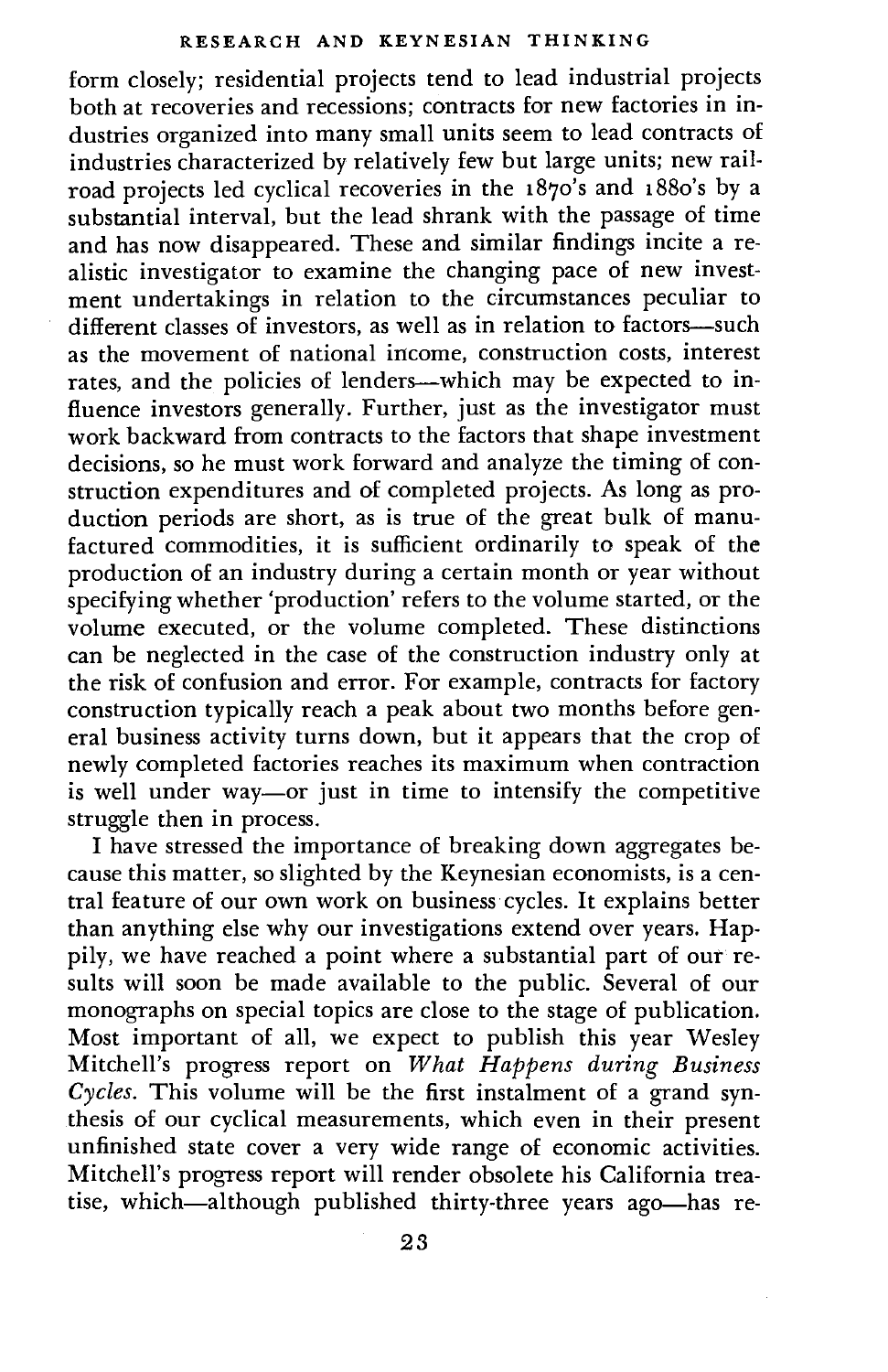#### RESEARCH AND KEYNESIAN THINKING

mained to this day the best theoretical account of how the economic organization of the Western world generates business cycles.

We hope that our quest of the lessons of experience will aid other students, as well as laymen who must wrestle practically with business cycles. Whether a cyclical downturn can be recognized promptly enough to permit immediate governmental intervention, whether cost-price relations are of slight consequence in the termination of a boom, whether inflationary tendencies become important only as 'full employment' is approached, whether the volume of the circulating medium rises and falls in close sympathy with aggregate activity, whether minor cycles mainly reflect inventory fluctuations, whether the volume of investment is materially affected over periods of business cycle length by the rate of change in consumer spending—these and similar matters are, after all, not metaphysical questions. True, the most painstaking studies of experience will not always lead to conclusive answers; but they should at least narrow the margins of uncertainty, and thus furnish a better basis than now exists for dealing with grave issues of business cycle theory and policy.

### V. THE RANGE AND CONTINUITY OF THE BUREAU'S RESEARCH PROGRAM

If I am right in believing that the Keynesian thinking of our times makes realistic investigation of business cycles more necessary than ever, we should seek to intensify our work on that subject. The obvious method of promoting this objective is to expand the Business Cycle Unit well beyond its present size, but such a policy would be shortsighted. The 'material' of speculative investigations of business cycles consists largely of concepts and models, which often have no obvious use in any other branch of economics. Realistic investigations, on the other hand, draw their material from records of experience. In such inquiries the subject of business cycles can never be put in a box by itself. Any record that makes a contribution to knowledge of how our economic organization works becomes automatically a datum in business cycle analysis. That is clearly true of records that come in the shape of time series, and is no less true of cross-section studies which indicate the order of magnitude of economic quantities.

The main reason why we are able to conduct the far-reaching studies of business fluctuations that I have sketched in this report is that throughout our history we have done basic statistical research on national income, production, employment, prices, wages,